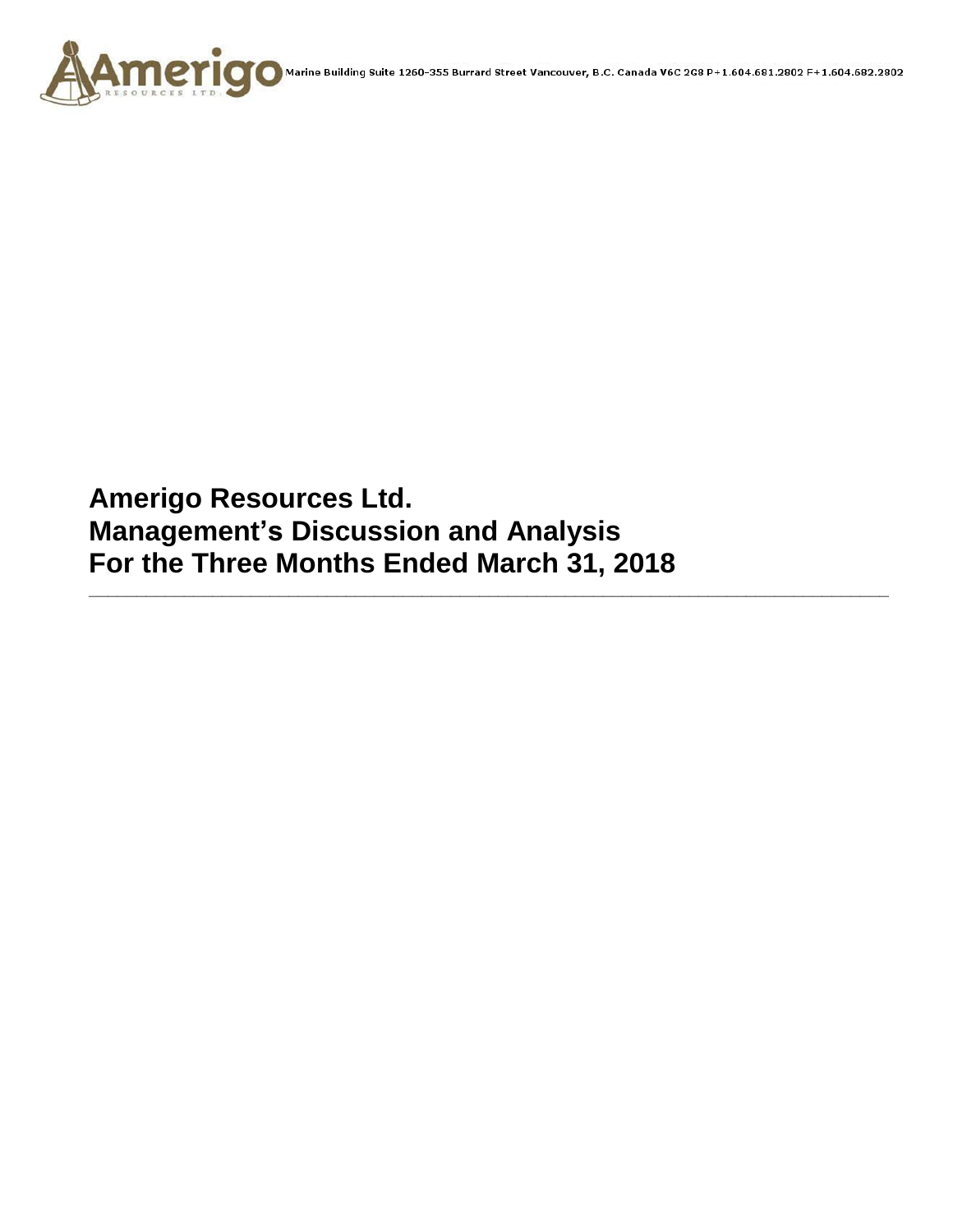# *T A B L E of C O N T E NT S*

This Management's Discussion & Analysis ("MD&A") has the following sections:

- 1. **Corporate Profile**  An executive summary of Amerigo's business and long-term contractual relationship with Corporación Nacional del Cobre de Chile ("Codelco")'s El Teniente Division ("DET")…(PAGE 3)
- 2. **Introduction**  Information on accounting principles, reporting currency and other background factors to facilitate the understanding of this MD&A and related consolidated financial statements... (PAGE 3)
- 3. **Highlights and Significant Events** A summary of key operating and financial metrics during the three months ended March 31, 2018 ("Q1-2018) and as at March 31, 2018…(PAGE 4)
- 4. **Five-Quarter Financial Results and Summary Cash Flow Information** A summary of financial results and uses and sources of cash presented on a quarterly basis for the most recent five reporting quarters...(PAGE 6)
- 5. **Operating Results** An analysis of production results, revenue, costs, cash cost and total cost for Q1- 2018 and compared to the three months ended March 31, 2017 ("Q1-2017")…(PAGE 7)
- 6. **Financial Results** An analysis of financial performance during Q1-2018, compared to Q1-2017…(PAGE 8)
- 7. **Comparative Periods** A summary of financial data for the most recent eight reporting quarters…(PAGE 13)
- 8. **Liquidity and Financial Position** A review of cash flow components, summary of borrowings and credit facilities and analysis of liquidity and financial position as at March 31, 2018…(PAGE 14)
- 9. **Agreements with Codelco's DET** A summary of contractual arrangements with Codelco's DET… (PAGE 16)
- 10. **Cauquenes Expansion–** Information on the Cauquenes expansion project…(PAGE 18)
- 11. **Other MD&A Requirements** Investments, transactions with related parties, critical accounting estimates & judgements, internal controls over financial reporting, commitments, and cautionary statement on forward looking information…(PAGE 18)

**THIS DOCUMENT CONTAINS FORWARD-LOOKING STATEMENTS. REFER TO THE CAUTIONARY LANGUAGE UNDER THE HEADING "CAUTIONARY STATEMENT ON FORWARD-LOOKING INFORMATION" BELOW.**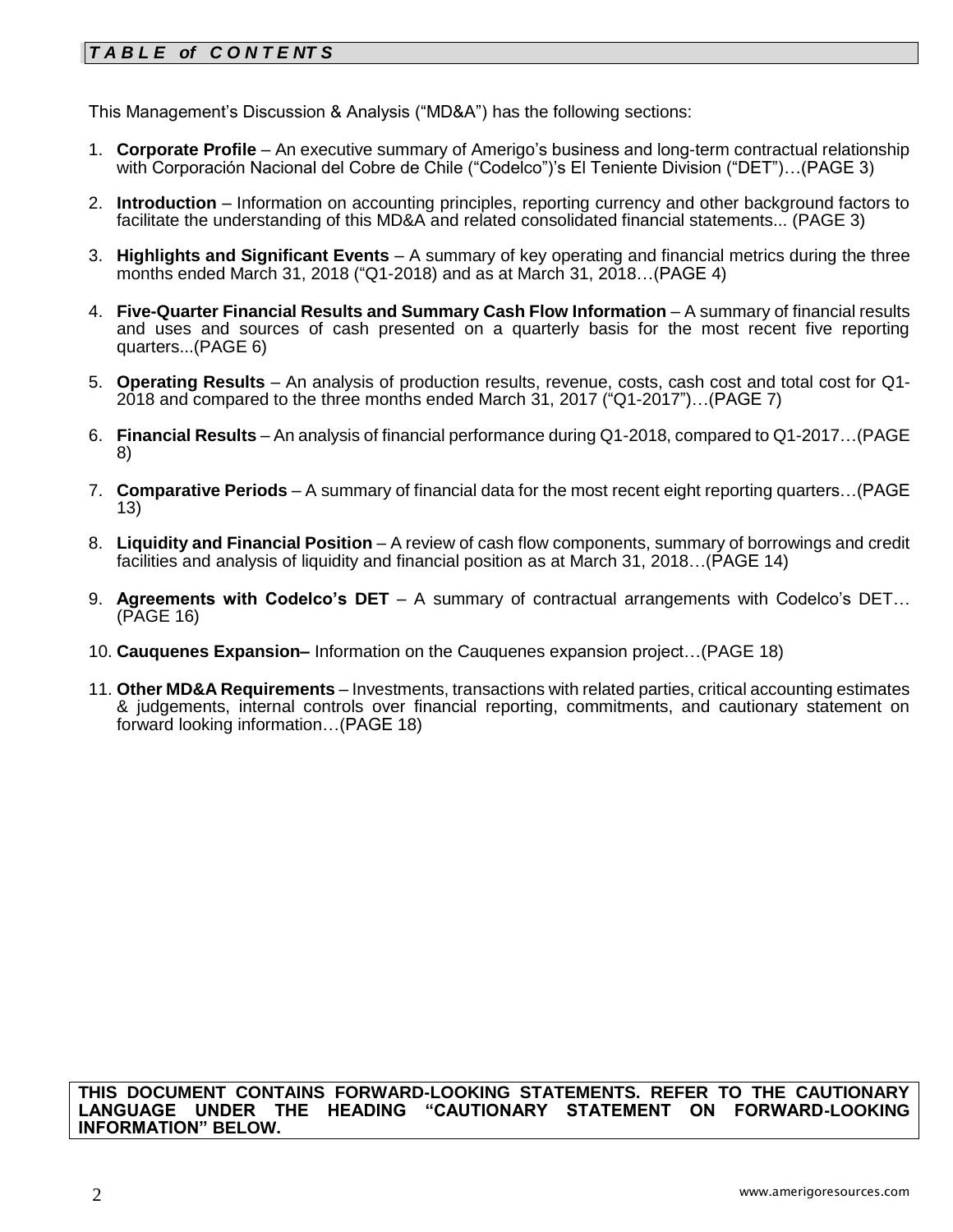## *AMOUNTS REPORTED IN U.S. DOLLARS, EXCEPT WHERE INDICATED OTHERWISE.*

#### *CORPORATE PROFILE*

Amerigo Resources Ltd. (the "Company") owns a 100% interest in Minera Valle Central S.A. ("MVC"), a Chilean producer of copper concentrates.

MVC has a long-term contractual relationship with Codelco's DET to process fresh and historic tailings from El Teniente, the world's largest underground copper mine, in production since 1905.

MVC also has a molybdenum sales agreement with Chile's Molibdenos y Metales S.A. ("Molymet") that expires on December 31, 2019. In addition, up to June 30, 2017, MVC had an agreement with Minera Maricunga ("Maricunga"), under which MVC tolled Maricunga copper concentrate, dried the material and delivered blended concentrates through its tolling contract with DET.

Effective January 1, 2015 and up to December 31, 2022, MVC's production of copper concentrates is being conducted under a tolling agreement with DET under which title to the copper concentrates produced by MVC remains with DET and MVC earns tolling revenue, calculated as the gross value of copper produced at applicable market prices, net of notional items (treatment and refining charges, DET copper royalties and transportation costs). Refer to **Agreements with Codelco's DET** (page 16).

MVC is undertaking a significant expansion to extract and process the higher grade Cauquenes historic tailings. The expansion has two phases. In 2015, the first phase of the expansion, was completed, extending MVC's economic life to at least 2037. Construction of the expansion's second phase ("Phase Two") is underway. Phase Two will improve flotation recovery efficiency allowing MVC to increase production to 85.0 to 90.0 million pounds of copper per year.

The Company's shares are listed for trading on the Toronto Stock Exchange ("TSX") and traded in the United States on the OTCQX.

#### *INTRODUCTION*

This MD&A of the results of operations and financial position of Amerigo together with its subsidiaries (collectively, the "Group"), is prepared as of May 7, 2018, and should be read in conjunction with the Company's condensed interim consolidated financial statements and related notes for Q1-2018 and the Company's audited consolidated financial statements and related notes for the year ended December 31, 2017.

This MD&A's objective is to help the reader understand the factors affecting the Group's current and future financial performance.

The Company's financial statements are reported in accordance with International Financial Reporting Standards ("IFRS") issued by the International Accounting Standards Board ("IASB"). The financial data in this MD&A is derived from the Company's financial statements, except non-GAAP measures which are indicated as such.

**Non-GAAP measures**: References are made in this MD&A to cash cost and total cost, two non-GAAP financial measures with no standardized meaning under IFRS and which may not be comparable to similar measures presented by other issuers. Cash cost and total cost are commonly used as performance indicators in the mining industry and are an important performance metric for the Group. A tabular reconciliation of cash and total costs to tolling and production costs in Q1-2018 and Q1-2017 is available on page 11.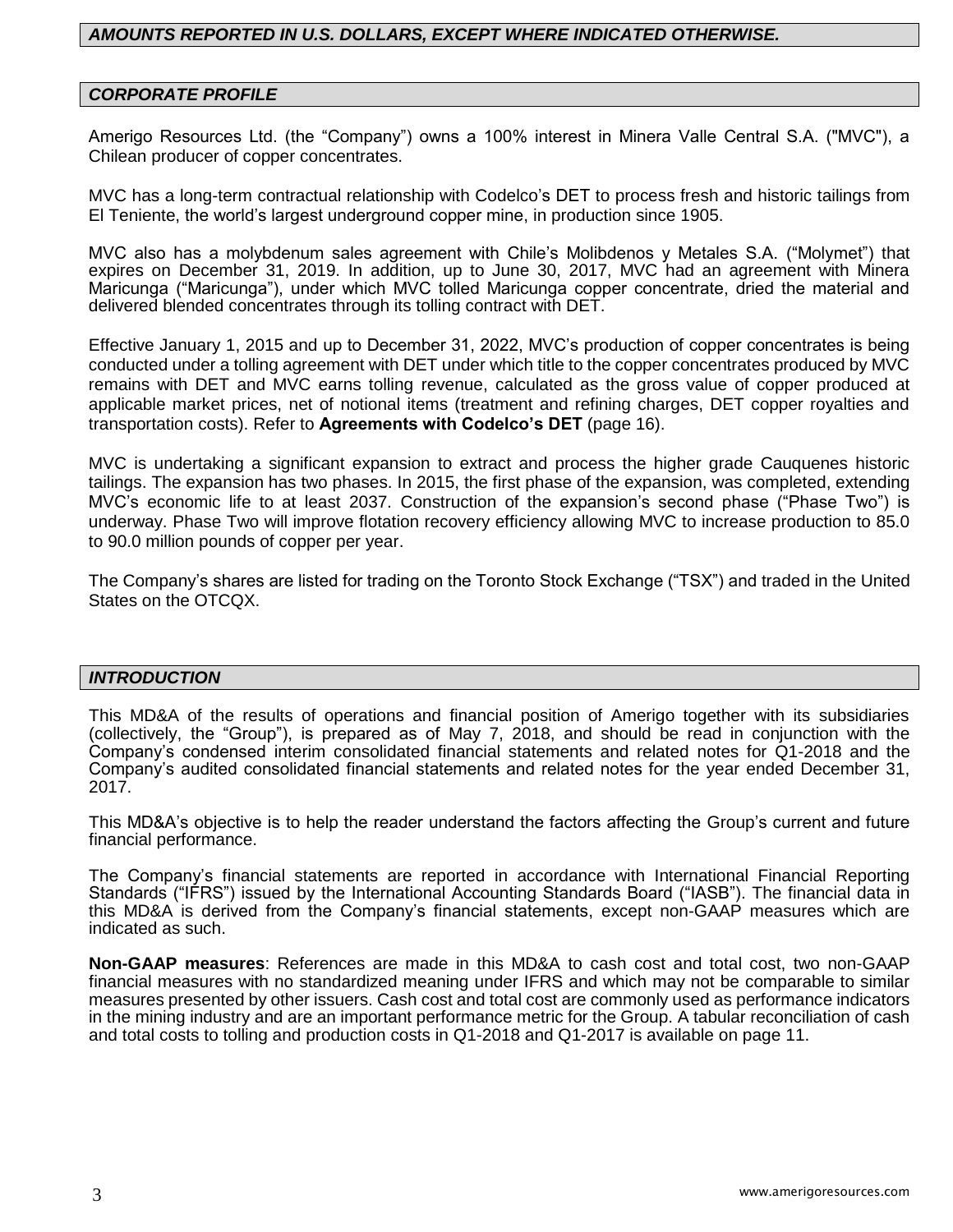## **Comparative Overview**

|                                                                   | Q1-2018 | Q1-2017 | Change  |       |
|-------------------------------------------------------------------|---------|---------|---------|-------|
|                                                                   |         |         |         | %     |
| Copper produced (million pounds) $1$                              | 14.2    | 15.1    | (0.9)   | (6%)  |
| Copper delivered (million pounds) <sup>1</sup>                    | 14.5    | 15.2    | (0.7)   | (5%)  |
| Percentage of production from historic tailings                   | 63%     | 63%     |         |       |
| Revenue (\$ thousands) $^2$                                       | 33,881  | 29,744  | 4,137   | 14%   |
| DET notional copper royalties (\$ thousands)                      | 10,797  | 7,715   | 3,082   | 40%   |
| Tolling and production costs (\$ thousands)                       | 28,717  | 27,761  | 956     | 3%    |
| Gross profit (\$ thousands)                                       | 5,164   | 1,983   | 3,181   | 160%  |
| Net income (loss) (\$ thousands)                                  | 1,217   | (1,310) | 2,527   |       |
| Earnings (loss) per share - basic & diluted                       | 0.01    | (0.01)  | 0.02    |       |
| Operating cash flow (\$ thousands) $3$                            | 5,944   | 4,255   | 1,689   | 40%   |
| Cash flow paid for purchase of plant and equipment (\$ thousands) | 10,274  | 451     | 9,823   | 2178% |
| Cash and cash equivalents (\$ thousands) $4$                      | 29,869  | 23,097  | 6,772   | 29%   |
| Borrowings (\$ thousands) <sup>5</sup>                            | 66,047  | 70,942  | (4,895) | (7%)  |
| MVC's copper price (\$/lb) <sup>6</sup>                           | 3.09    | 2.65    | 0.44    | 17%   |

<sup>1</sup> Copper production conducted under tolling agreements with DET and in Q1-2017, Maricunga.<br><sup>2</sup> Povenue reported not of potional items (amelting and refining oberase. DET potional copper re

<sup>2</sup> Revenue reported net of notional items (smelting and refining charges, DET notional copper royalties and transportation costs).  $\frac{3}{4}$  Operating cash flow before changes in non-cash working capital.

4 At March 31, 2018 includes \$22.5 million in operating cash accounts and a \$7.3 million debt service reserve account.

<sup>5</sup> At March 31, 2018 includes short and long-term portions of \$18.1 and \$47.9 million respectively.

<sup>6</sup> Copper price before smelting and refining, DET notional copper royalties, transportation costs and settlement adjustments to prior period sales.

### **Financial results**

- Revenue was \$33.9 million (Q1-2017: \$29.8 million), including copper revenue of \$29.5 million (Q1-2017: \$25.3 million) and molybdenum and other revenue of \$4.4 million (Q1-2017: \$4.4 million).
- Copper revenue is calculated from MVC's gross value of copper produced of \$45.9 million (Q1-2017: \$38.7 million) less notional items including DET royalties of \$10.8 million (Q1-2017: \$7.7 million), smelting and refining of \$5.0 million (Q1-2017: \$5.1 million) and transportation of \$0.6 million (Q1-2017: \$0.5 million).
- In Q1-2018, MVC's copper price was \$3.09 per pound ("/lb") (Q1-2017: \$2.65/lb) and MVC's molybdenum price was \$12.12/lb (Q1-2017: \$8.01/lb).
- Tolling and production costs were \$28.7 million (Q1-2017: \$27.8 million), driven by higher power, lime and grinding media costs. Unit tolling and production costs were \$1.98/lb (Q1-2017: \$1.83/lb).
- Cash cost (a non-GAAP measure equal to the aggregate of smelting and refining charges, tolling/production costs net of inventory adjustments and administration costs, net of by-product credits, page 11) before DET notional copper royalties and DET molybdenum royalties increased to \$1.77/lb (Q1- 2017: \$1.71/lb) due to higher tolling and production costs offset by higher molybdenum by-product credits.
- Total cost (a non-GAAP measure equal to the aggregate of cash cost, DET notional copper royalties and DET molybdenum royalties of \$0.80/lb and depreciation of \$0.25/lb, page 11) increased to \$2.83/lb (Q1- 2017: \$2.52/lb), due to higher DET notional royalties from higher metal prices.
- Gross profit was \$5.2 million (Q1-2017: \$2.0 million). Net income was \$1.2 million (Q1-2017: net loss of \$1.3 million).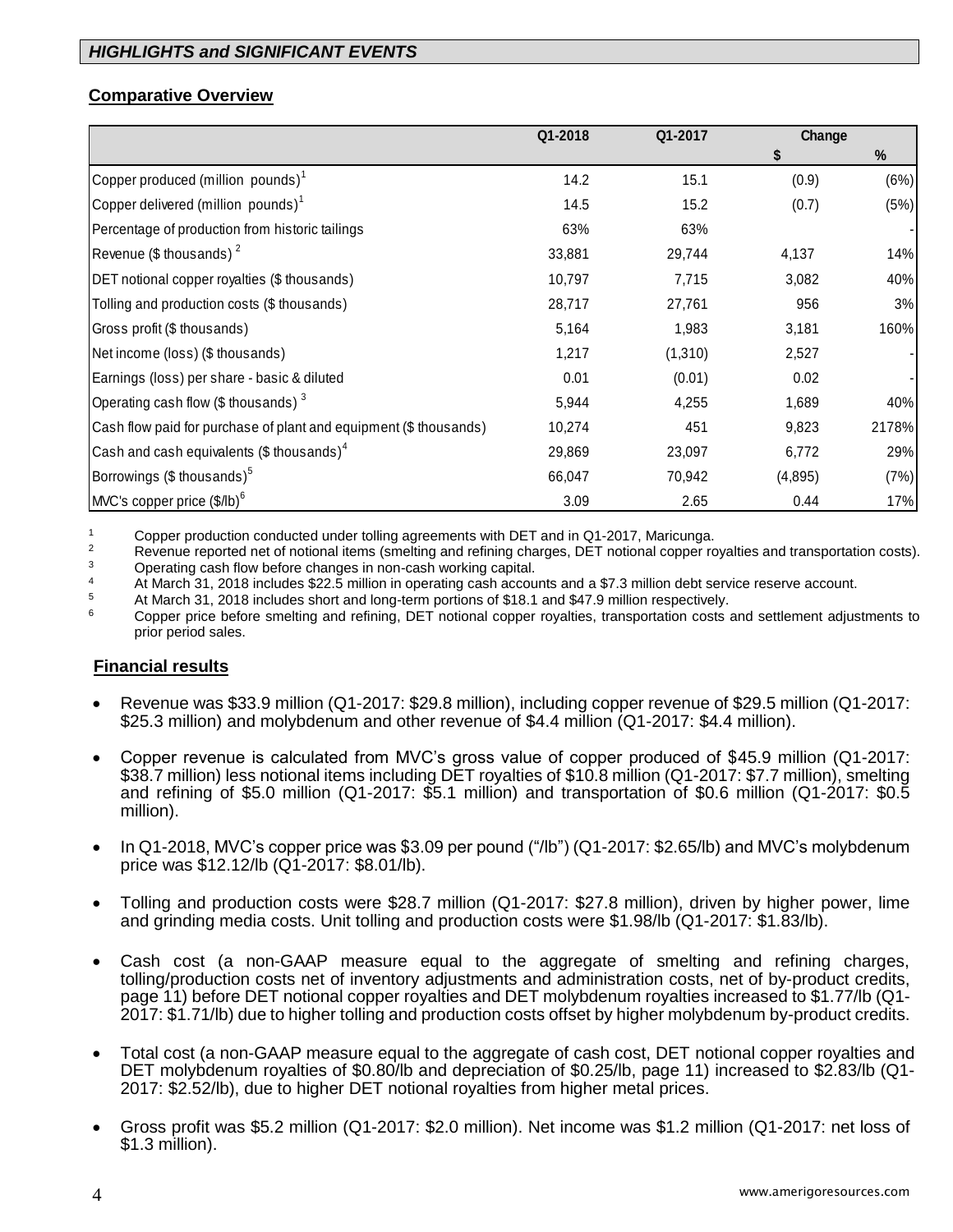- Earnings per share were \$0.01 (Q1-2017: loss per share of \$0.01).
- The Group generated operating cash flow before changes in non-cash working capital of \$5.9 million (Q1- 2017: \$4.3 million).

## **Production**

- Q1-2018 production was 14.2 million pounds of copper, 6% lower than the 15.1 million pounds produced in Q1-2017, which included 0.9 million pounds of copper produced pursuant to the tolling contract with Maricunga.
- Q1-2018 copper production includes 8.9 million pounds from Cauquenes (Q1-2017: 9.6 million pounds) and 5.3 million pounds from fresh tailings (Q1-2017: 4.7 million pounds).
- Molybdenum production was 0.4 million pounds (Q1-2017: 0.3 million pounds).
- At March 31, 2018, the Phase Two expansion project was on time, on budget and 51% complete.

### **Cash and Working Capital**

- At March 31,2018, the Group's cash balance was \$29.9 million (December 31, 2017: \$27.5 million), including \$22.5 million in operating accounts and \$7.3 million in a debt service reserve account ("DSRA") which must be used to: /i/ pay the principal and interest of MVC's bank loans and the amounts owing under related interest rate swaps ("IRS") if MVC has insufficient funds to make these payments and /ii/ fund MVC's operating expenses. If it becomes necessary to fund MVC's operations with funds from the DSRA, MVC must replenish the DSRA at each month end with funds necessary to maintain a balance equal to one hundred percent of the sum of the principal and interest pursuant to the bank loans and the IRS that are payable in the following six months.
- At March 31, 2018, the Group had a working capital deficiency of \$3.7 million (December 31, 2017: \$4.5 million), caused by the Group's current estimated DET Price Support Facility repayment scheduled to be completed in September 2018, which may change depending on MVC's actual cash flows. The Group does not consider that its working capital deficiency constitutes a liquidity risk, as it is only required to repay the DET Price Support Facility by December 2019 and at a rate of \$1.0 million per month, and the Group anticipates generating sufficient operating cash flow to meet current liabilities as they come due. Working capital deficiencies are not uncommon in companies with short-term debt.
- At March 31, 2018, the Group had \$30.5 million of undrawn, committed credit facilities, \$17.5 million from the Phase Two expansion loan and \$13.0 million from a shareholders' standby line of credit (page 16).

### **Outlook**

- The Group continues to expect full year production of 65.0 to 70.0 million pounds of copper at a cash cost of \$1.45 to \$1.60/lb and annual molybdenum production of 1.5 million pounds. Stronger production and lower cash costs are expected in H2-2018 when better quality material in Cauquenes is accessed and plant recoveries improve on completion of Phase Two.
- Construction of Phase Two is on track for completion in Q3-2018, with full production in Q4-2018. MVC expects to complete the project within budget of \$35.3 million including contingencies. Phase Two will improve flotation recovery efficiency, allowing MVC to increase production to 85.0 to 90.0 million pounds of copper per year.
- In 2018, MVC expects to incur up to \$23.5 million in Phase Two capital expenditures ("Capex") and \$5.5 million in sustaining Capex. MVC will also invest an additional \$1.5 million in various Capex projects to improve safety and process efficiencies and is undertaking an expansion of its molybdenum plant at a Capex of \$7.9 million financed by way of a seven-year lease and operating contract.
- MVC expects to draw the remaining \$17.5 million from the Phase Two expansion loan and continue reducing its debt in 2018. Total borrowings at year end are expected to be \$67.5 million.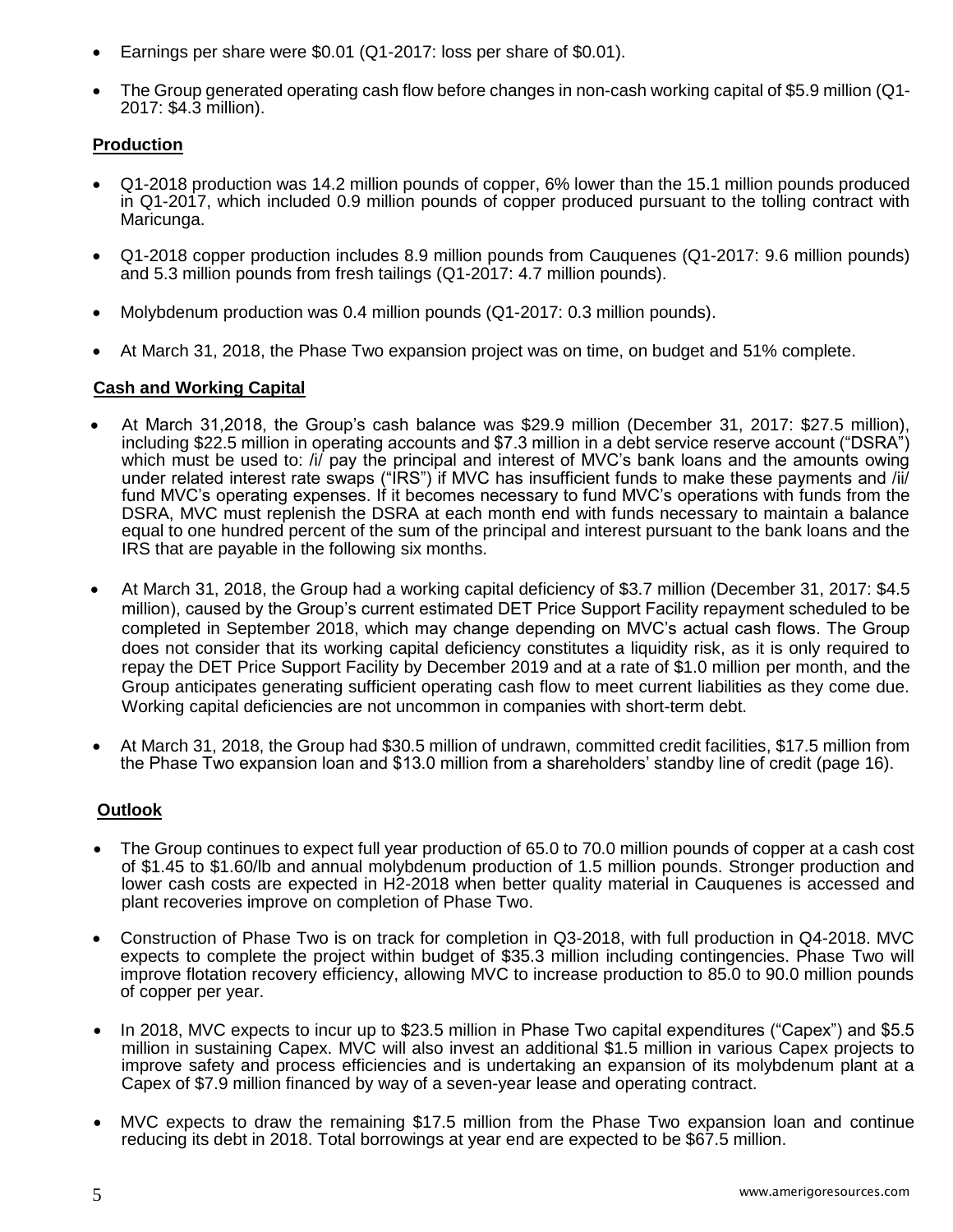• Refer to **Cautionary Statement on Forward Looking Information** (page 21).

## **SUMMARY OF FINANCIAL RESULTS Q1-2017 TO Q1-2018**

|                                                              | Q1-2018   | Q4-2017   | Q3-2017   | Q2-2017   | Q1-2017   |
|--------------------------------------------------------------|-----------|-----------|-----------|-----------|-----------|
|                                                              |           |           |           |           |           |
| Copper production, million pounds                            | 14.210    | 15.625    | 15.487    | 16.262    | 15.141    |
| Copper deliveries, million pounds                            | 14.520    | 16.284    | 15.251    | 16.197    | 15.175    |
| MVC's copper price (\$/lb)                                   | 3.09      | 3.10      | 3.00      | 2.59      | 2.65      |
| Financial results (\$ thousands)                             |           |           |           |           |           |
| Revenue                                                      |           |           |           |           |           |
| Gross value of copper produced                               | 45,862    | 51,615    | 50,256    | 39,267    | 38,650    |
| Notional items deducted from gross value of copper produced: |           |           |           |           |           |
| DET royalties - copper                                       | (10, 797) | (11, 453) | (9,365)   | (7, 856)  | (7, 715)  |
| Smelting and refining                                        | (5,040)   | (5,765)   | (5,455)   | (5, 410)  | (5,087)   |
| Transportation                                               | (554)     | (572)     | (564)     | (534)     | (503)     |
| Copper tolling revenue                                       | 29,471    | 33,825    | 34,872    | 25,467    | 25,345    |
| Molybdenum and other revenue                                 | 4,410     | 3,176     | 2,549     | 4,393     | 4,399     |
|                                                              | 33,881    | 37,001    | 37,421    | 29,860    | 29,744    |
| Tolling and production costs                                 |           |           |           |           |           |
| Tolling and production costs                                 | (22, 839) | (23, 221) | (20, 352) | (21,068)  | (22, 666) |
| Depreciation and amortization                                | (3,566)   | (3, 583)  | (3,576)   | (3,578)   | (3, 584)  |
| Administration                                               | (1,696)   | (1, 338)  | (1,257)   | (1, 182)  | (1, 377)  |
| DET royalties - molybdenum                                   | (616)     | (397)     | (334)     | (338)     | (134)     |
|                                                              | (28, 717) | (28, 539) | (25, 519) | (26, 166) | (27, 761) |
| Gross profit                                                 | 5,164     | 8,462     | 11,902    | 3,694     | 1,983     |
| Other expenses                                               |           |           |           |           |           |
| Derivative to related parties including                      |           |           |           |           |           |
| changes in fair value                                        | (414)     | (1,003)   | (214)     | (2, 472)  | (1,093)   |
| Salaries, management and professional fees                   | (575)     | (839)     | (466)     | (388)     | (418)     |
| Office and general expenses                                  | (299)     | (141)     | (232)     | (118)     | (294)     |
| Share-based payment compensation                             | (684)     | (47)      | (117)     | (223)     | (241)     |
|                                                              | (1,558)   | (1,027)   | (815)     | (729)     | (953)     |
| Foreign exchange gain (expense)                              | 98        | (293)     | 384       | (28)      | 18        |
| Other gains                                                  | 168       | 7         | 106       | 8         | 15        |
|                                                              | 266       | (286)     | 490       | (20)      | 33        |
|                                                              | (1,706)   | (2,316)   | (539)     | (3,221)   | (2,013)   |
| Operating profit (loss)                                      | 3,458     | 6,146     | 11,363    | 473       | (30)      |
| Finance expense                                              | (985)     | (1,243)   | (854)     | (1,662)   | (1, 353)  |
| Income (loss) before income tax                              | 2,473     | 4,903     | 10,509    | (1, 189)  | (1, 383)  |
| Income tax (expense) recovery                                | (1,256)   | (1,805)   | (2,655)   | (464)     | 73        |
| Net income (loss)                                            | 1,217     | 3,098     | 7,854     | (1,653)   | (1, 310)  |
|                                                              |           |           |           |           |           |
| Earnings (loss) per share - basic                            | 0.01      | 0.02      | 0.04      | (0.01)    | (0.01)    |
| Earnings (loss) per share - diluted                          | 0.01      | 0.02      | 0.04      | (0.01)    | (0.01)    |
|                                                              |           |           |           |           |           |
| Unit tolling and production costs                            | 1.98      | 1.75      | 1.67      | 1.62      | 1.83      |
|                                                              |           |           |           |           |           |
| Cash cost $(\frac{5}{lb})^1$                                 | 1.77      | 1.66      | 1.69      | 1.53      | 1.71      |
| Total cost $($/lb)$ <sup>1</sup>                             | 2.83      | 2.64      | 2.55      | 2.28      | 2.52      |
| Uses and sources of cash (\$thousands)                       |           |           |           |           |           |
| Operating cash flow before w orking capital changes          | 5,944     | 6,640     | 11,021    | 4,470     | 4,255     |
| Operating cash flow after w orking capital changes           | 9,437     | 13,568    | 5,316     | 6,422     | 7,438     |
| Cash used in investing activities                            | (10, 274) | (6,945)   | (5,291)   | (2,006)   | (451)     |
| Cash received from (used in) financing activities            | 2,882     | (2,329)   | 2,074     | (7, 367)  | 57        |
| Ending cash balance <sup>2</sup>                             | 29,869    | 27,524    | 22,702    | 20,144    | 23,097    |

1 Cash and total costs are non-GAAP measures. Page 11 has the reconciliation of these measures to tolling and production costs.<br><sup>2</sup> At March 31, 2018 includes \$22.5 million in operating cash accounts and a \$7.3 million DSR

<sup>2</sup> At March 31, 2018 includes \$22.5 million in operating cash accounts and a \$7.3 million DSRA.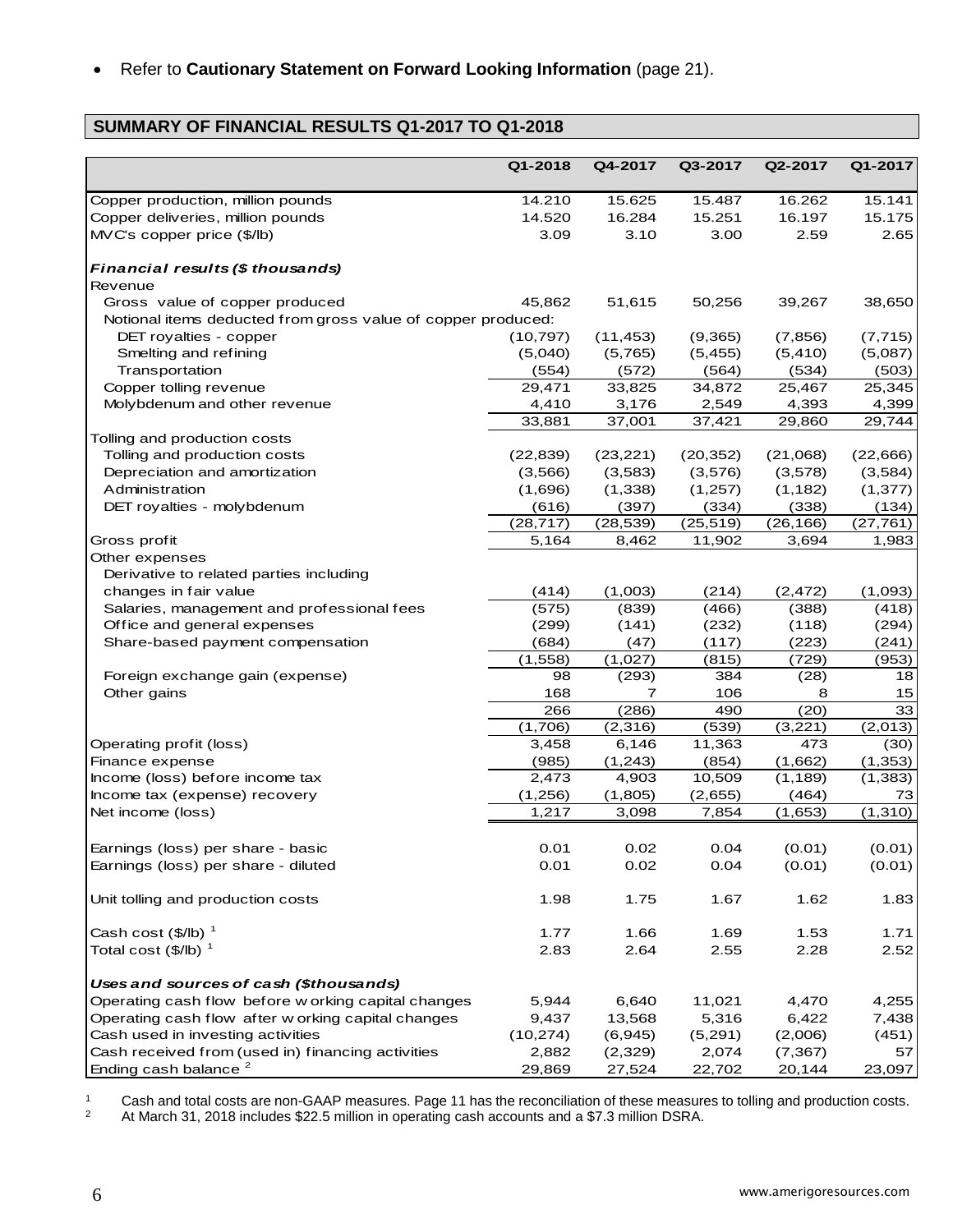#### *OPERATING RESULTS*

In Q1-2018 the Group produced 14.2 million pounds of copper under its tolling agreement with DET, including 8.9 million pounds from Cauquenes and 5.3 million pounds from fresh tailings. Q1-2018 production was 6% or 0.9 million pounds lower than in Q1-2017, which included 0.9 million pounds from the Maricunga tolling agreement then in place. Copper deliveries were 14.5 million pounds (Q1-2017: 15.2 million pounds).

MVC's plant performance in Q1-2018 progressed according to plan. The Cauquenes mining team extracted lower than average grade material, and tonnage was slightly lower due to the annual maintenance shutdown at El Teniente and MVC, which took 5 days. MVC's new sumps at Cauquenes became operational at quarter end. The sumps are deep (depth in excess of 37 meters) and copper grade is expected to increase in the following quarters.

Molybdenum production was 0.4 million pounds (Q1-2017: 0.3 million pounds).

Tolling and production costs increased to \$28.7 million (Q1-2017: \$27.8 million) due to higher power, lime and grinding media costs. Unit cash cost (page 11) increased to \$1.77/lb (Q1-2017: \$1.71/lb).

#### **Production**

|                                           | Q1-2018    | Q1-2017      |
|-------------------------------------------|------------|--------------|
| <b>FRESH TAILINGS FROM EL TENIENTE</b>    |            |              |
| Tonnes processed                          | 10,521,210 | 10,566,171   |
| Copper grade (%)                          | 0.119%     | 0.120%       |
| Copper recovery                           | 19.3%      | 16.6%        |
| Copper produced (lbs)                     | 5,308,746  | 4,650,990    |
| <b>HISTORIC TAILINGS FROM EL TENIENTE</b> |            |              |
| Tonnes processed                          | 5,328,898  | 5,813,239    |
| Copper grade (%)                          | 0.246%     | 0.254%       |
| Copper recovery                           | 30.8%      | 29.4%        |
| Copper produced (lbs)                     | 8,901,172  | 9,593,986    |
| <b>TOLL PROCESSING FROM MARICUNGA</b>     |            |              |
| Copper produced (lbs)                     |            | 896,310      |
| <b>COPPER</b>                             |            |              |
| Total copper produced (lbs)               | 14,209,918 | 15, 141, 286 |
| Total copper delivered to DET (lbs)       | 14,519,627 | 15,174,620   |
| <b>MOLYBDENUM</b>                         |            |              |
| Total molybdenum produced (lbs)           | 372,144    | 281,096      |
| Total molybdenum sold (lbs)               | 355,859    | 276,536      |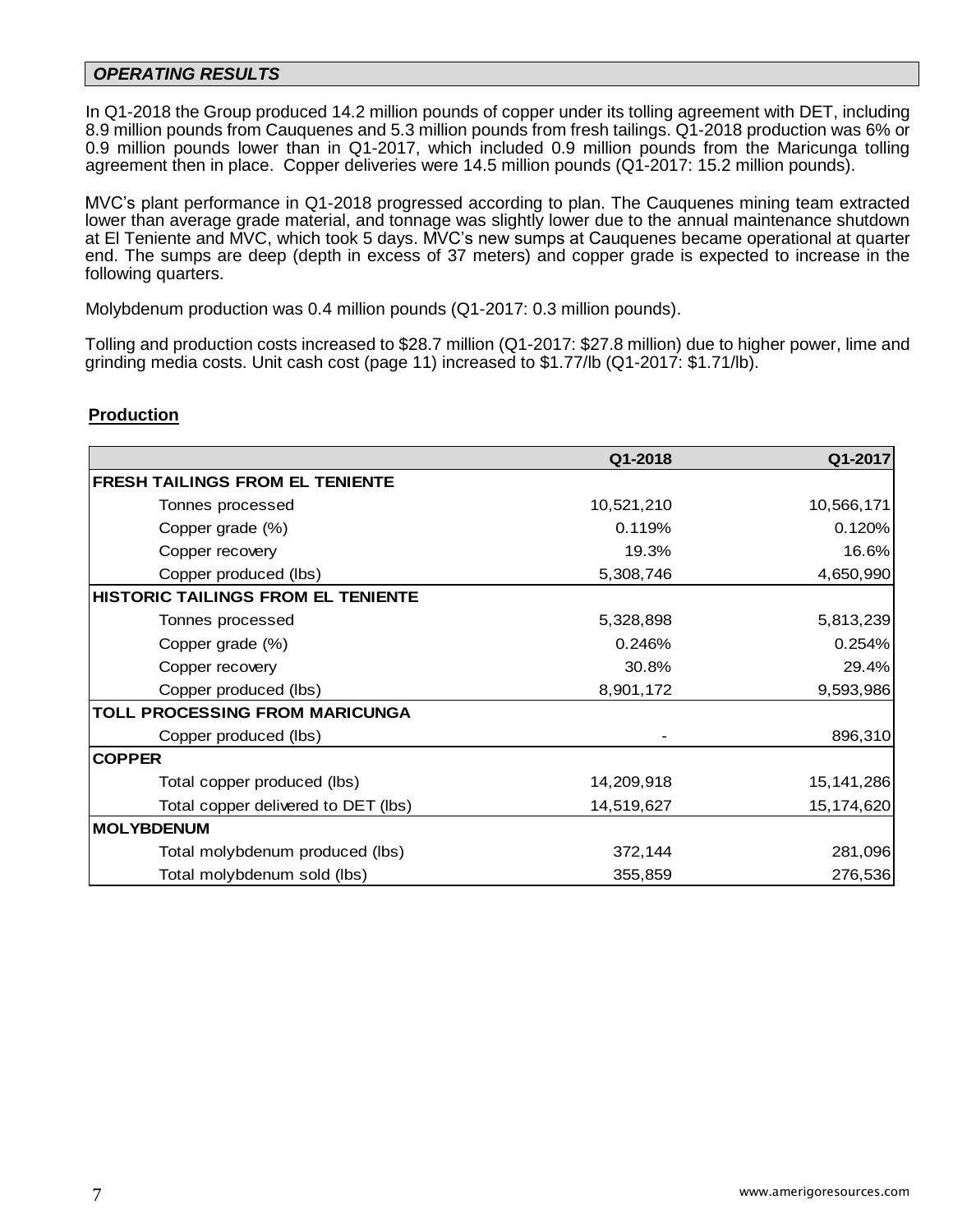## *FINANCIAL RESULTS – Q1-2018*

The Group posted net income of \$1.2 million (\$0.01 basic and diluted earnings per share) (Q1-2017: net loss of \$1.3 million; \$0.01 basic and diluted loss per share) because of stronger metal prices.

### **Revenue**

Revenue in Q1-2018 was \$33.9 million (Q1-2017: \$29.7 million).

|                                                                                                            | Q1-2018         | Q1-2017  |
|------------------------------------------------------------------------------------------------------------|-----------------|----------|
| Average LME copper price per pound                                                                         | \$<br>$3.16$ \$ | 2.65     |
| Gross value of copper produced (thousands)<br>Notional items deducted from gross value of copper produced: | \$<br>45,862 \$ | 38,650   |
| DET royalties - copper (thousands)                                                                         | (10, 797)       | (7, 715) |
| Smelting and refining charges (thousands)                                                                  | (5,040)         | (5,087)  |
| Transportation (thousands)                                                                                 | (554)           | (503)    |
| Copper tolling revenue (thousands)                                                                         | 29,471          | 25,345   |
| Molybdenum and other revenue (thousands)                                                                   | 4,410           | 4,399    |
| Revenue (thousands)                                                                                        | \$<br>33,881 \$ | 29,744   |
| MVC's copper price (\$/lb)                                                                                 | \$<br>$3.09$ \$ | 2.65     |
| $MVC's$ molybdenum price $(\frac{6}{10})^1$                                                                | $12.12$ \$      | 8.01     |

<sup>1</sup> Molybdenum price before roasting charges and settlement adjustments to prior period sales.

MVC's production of copper concentrates is conducted under a tolling agreement with DET for the period 2015 to 2022, under which title to the copper concentrates produced by MVC is retained by DET and MVC earns tolling revenue, calculated as the gross value of copper produced at applicable market prices, net of notional items (treatment and refining charges, DET copper royalties and transportation costs).

MVC's compensation is determined in accordance with annual industry benchmarks for pricing terms and smelting and refining charges, and in 2018 is based on the average London Metal Exchange ("LME") copper price for the third month following delivery of copper concentrates produced under the tolling agreement  $("M+3")$ . Accordingly, final pricing for copper produced by MVC is determined based on the average LME copper price of the third month following delivery of copper, which for March 2018 deliveries will be the average LME copper price for June 2018.

The average LME copper price in Q1-2018 was \$3.16/lb (Q1-2017: \$2.65/lb) and MVC's copper price was \$3.09/lb (Q1-2017: \$2.65/lb). Differences between the average LME copper price and MVC's copper price result from the pricing terms that apply in the period.

At March 31, 2018, the provisional copper price used by MVC was \$3.10/lb. A 10% increase or decrease from that price would result in price-driven revenue settlement adjustments of \$4.5 million.

DET royalties on copper production are a notional item deducted from MVC's gross value of copper produced. In Q1-2018, DET notional copper royalties were \$10.8 million, (Q1-2017: \$7.7 million) due to higher copper prices. The terms for DET notional copper royalties and molybdenum royalties are disclosed under **Agreements with Codelco's DET** (page 16).

Transportation was \$0.6 million (Q1-2017: \$0.5 million).

In Q1-2018, MVC's molybdenum sales price was \$12.12/lb and MVC's sales agreement with Molymet provided that the sale price is the average market price for the third month after delivery. At March 31, 2018, sales of molybdenum were provisionally priced at the average Platt's molybdenum dealer oxide price of \$12.73/lb.

.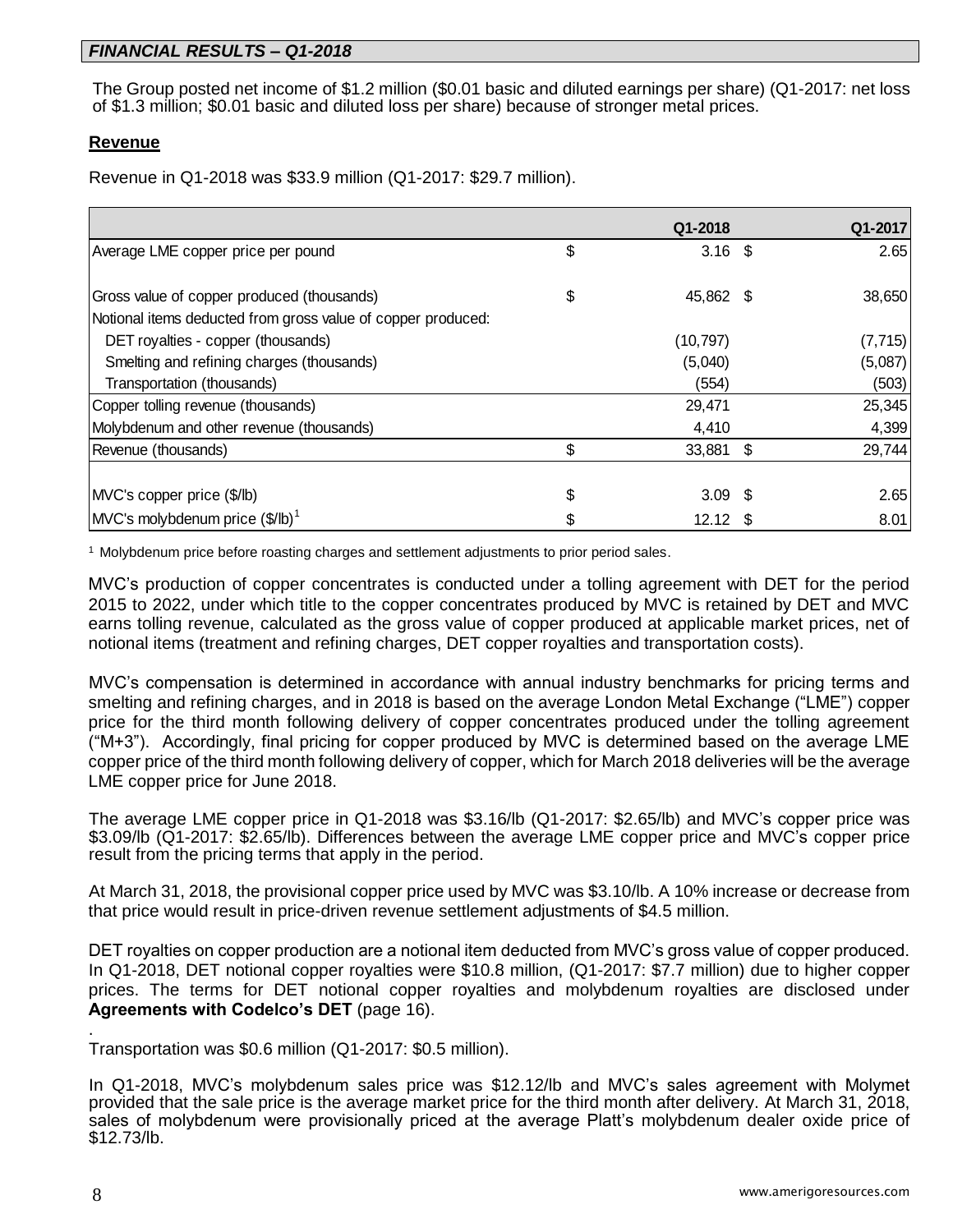## **Tolling and Production Costs**

| (Expressed in thousands)                  | Q1-2018      |      | Q1-2017 |
|-------------------------------------------|--------------|------|---------|
| Direct tolling and production costs       |              |      |         |
| Power costs                               | \$<br>7,975  | - \$ | 7,412   |
| Labour costs                              | 2,741        |      | 2,623   |
| Lime costs                                | 2,197        |      | 1,973   |
| Grinding media                            | 1,853        |      | 1,665   |
| Other direct tolling / production costs   | 8,073        |      | 8,993   |
|                                           | 22,839       |      | 22,666  |
| Depreciation and amortization             | 3,566        |      | 3,584   |
| Administration                            | 1,696        |      | 1,377   |
| DET royalties - molybdenum                | 616          |      | 134     |
| Tolling and production costs              | \$<br>28,717 | \$   | 27,761  |
| Unit tolling and production costs (\$/lb) | 1.98         |      | 1.83    |

Power costs increased by \$0.6 million or 8% compared to Q1-2017 due to higher power transmissions costs. The former Chilean government introduced a new provisional decree effective 2018 that changed the method used to determine pass-through transmission charges to power consumers. MVC has sought expert advice on this matter and expects to challenge this position with Chile's Controller General in Q2-2018.

Lime cost increased by \$0.2 million or 11% compared to Q1-2017, due to higher lime prices. Grinding media costs of \$1.9 million were 11% higher than in Q1-2017 due to higher steel costs.

As a result of stronger copper prices, the Chilean peso ("CLP") has strengthened against the United States dollar. In Q1-2018 the CLP was 8% stronger than in Q1-2017. A stronger CLP negatively impacts costs such as labour, maintenance and services.

Other direct tolling costs are summarized in the following tables:

| (Expressed in thousands)                      | Q1-2018     | Q1-2017     |
|-----------------------------------------------|-------------|-------------|
| Other direct tolling costs                    |             |             |
| Maintenance, excluding labour                 | 1,944       | 1,772       |
| Historic tailings extraction                  | \$<br>1,592 | \$<br>1,143 |
| Molybdenum production costs                   | 1,499       | 1,271       |
| Industrial water                              | 643         | 510         |
| Subcontractors, support services              | 635         | 492         |
| Inventory adjustments                         | 533         | 840         |
| Process control, environmental and safety     | 517         | 436         |
| Copper reagents                               | 514         | 580         |
| Filtration and all other direct tolling costs | 196         | 133         |
| Maricunga tolling costs                       |             | 1,816       |
|                                               | \$<br>8.073 | \$<br>8,993 |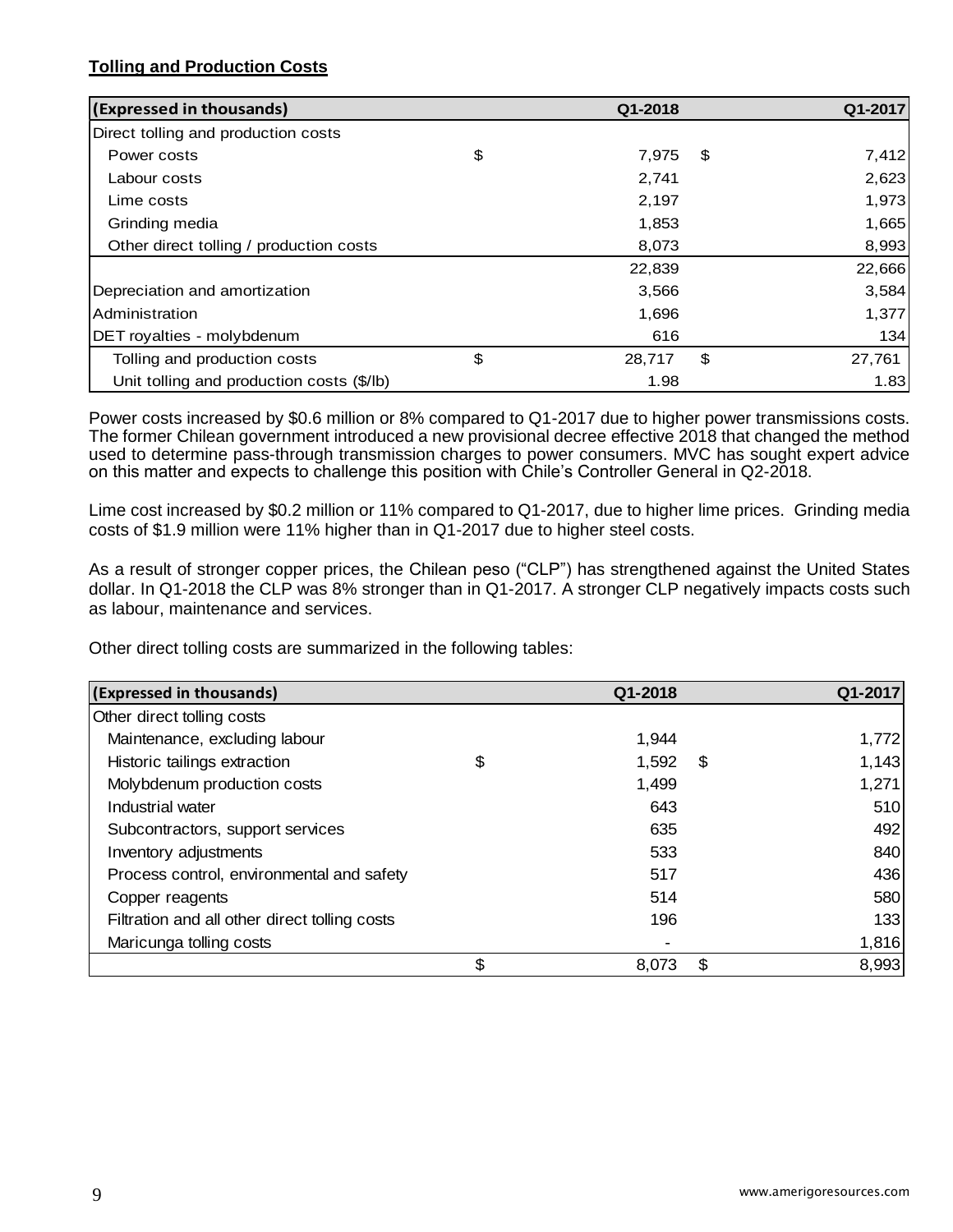| (S/lb Cu)                                     | Q1-2018 | Q1-2017 |
|-----------------------------------------------|---------|---------|
| Other direct tolling costs                    |         |         |
| Maintenance, excluding labour                 | 0.14    | 0.12    |
| Historic tailings extraction                  | 0.11    | 0.08    |
| Molybdenum production costs                   | 0.11    | 0.09    |
| Industrial water                              | 0.05    | 0.04    |
| Subcontractors, support services              | 0.04    | 0.03    |
| Inventory adjustments                         | 0.04    | 0.06    |
| Process control, environmental and safety     | 0.04    | 0.03    |
| Copper reagents                               | 0.04    | 0.04    |
| Filtration and all other direct tolling costs | 0.01    | 0.01    |
| Maricunga tolling costs                       |         | 0.13    |
|                                               | 0.57    | 0.63    |

The most significant cost variances were:

- The elimination of \$1.8 million in Maricunga tolling costs.
- A cost reduction of \$0.3 million from inventory adjustments caused by the difference between production and actual deliveries in each quarter.
- A \$0.4 million increase in historic tailings extraction costs due to the repositioning of equipment in new sumps in Q1-2018.
- A \$0.2 million increase in molybdenum costs driven by higher production.
- A \$0.1 million increase in subcontractor and support services due to a stronger CLP.

Depreciation and amortization were \$3.6 million in Q1-2018 and Q1-2017.

Administration expenses were \$1.7 million (Q1-2017: \$1.4 million) due to a stronger CLP and higher production and performance bonuses paid at MVC in Q1-2018.

### **Other expenses**

Other expenses of \$1.7 million (Q1-2017: \$2.0 million) are costs not related to MVC's production operations, comprised of the following:

- General and administration expenses of \$1.6 million (Q1-2017: \$1.0 million) including share-based payments of \$0.7 million (Q1-2017: \$0.2 million), salaries, management and professional fees of \$0.6 million (Q1-2017: \$0.4 million) and office and general expenses of \$0.3 million in both Q1-2018 and Q1- 2017.
- A \$0.4 million expense associated with the derivative to related parties (Q1-2017: \$1.1 million), including actual amounts paid or accrued to related parties of \$0.2 million (Q1-2017: \$0.2 million) and an increase in the derivatives' fair value of \$0.2 million (Q1-2017: \$0.9 million).
- Other gains of \$0.3 million (Q1-2017: \$0.1 million), comprised of other gains of \$0.2 million (Q1-2017: \$nil) and a foreign exchange gain of \$0.1 million (Q1-2017: \$0.1 million).

### **Finance expense**

The Group's finance expense was \$1.0 million (Q1-2017: \$1.4million) including finance, commitment and interest charges and changes in value on interest rate swaps.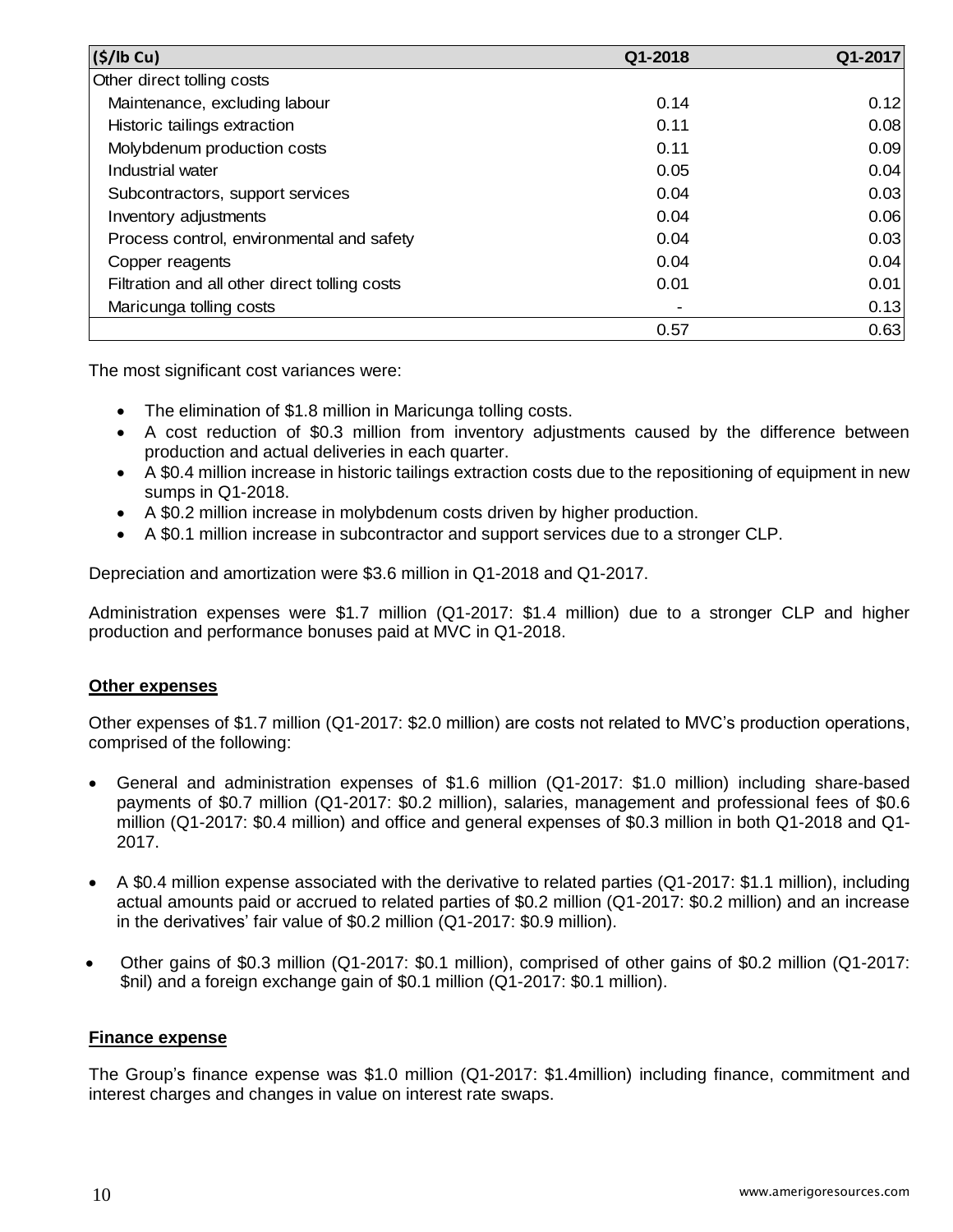## **Taxes**

Income tax expense was \$1.3 million (Q1-2017: recovery of \$0.1 million) including current income tax expense of \$0.7 million (Q1-2017: \$nil) and deferred tax expense of \$0.6 million (Q1-2017: recovery of \$0.1 million) in respect of changes to deferred income tax liabilities arising predominantly from the differences between the book and tax values of MVC's property, plant and equipment. Deferred tax liabilities do not represent income tax payable.

## **Cash Cost and Total Cost**

Cash cost and total cost are non-GAAP measures prepared on a basis consistent with the industry standard Brook Hunt definitions. The Group believes that these measures provide additional information to evaluate corporate performance. Management also uses these measures to monitor internal performance.

Cash cost is the aggregate of copper and molybdenum tolling and production costs, smelting and refining notional charges, administration and transportation costs, minus by-product credits. Total cost is the aggregate of cash cost, DET notional copper royalties and molybdenum royalties, depreciation and amortization.

A reconciliation of tolling and production costs to cash cost and total cost in Q1-2018 and Q1-2017 is presented below:

|                                                | Q1-2018      | Q1-2017      |
|------------------------------------------------|--------------|--------------|
| Tolling and production costs (thousands)       | \$<br>28,717 | \$<br>27,761 |
| Add (deduct):                                  |              |              |
| DET notional royalties - copper (thousands)    | 10,797       | 7,715        |
| Smelting and refining charges (thousands)      | 5,040        | 5,087        |
| Transportation costs (thousands)               | 554          | 503          |
| Inventory adjustments (thousands):             | (532)        | (840)        |
| By-product credits (thousands)                 | (4, 410)     | (4, 399)     |
| Total cost (thousands)                         | \$<br>40,166 | \$<br>35,827 |
| Deduct:                                        |              |              |
| DET notional royalties - copper (thousands)    | (10, 797)    | (7, 715)     |
| DET royalties - molybdenum (thousands)         | (616)        | (134)        |
|                                                | (11,413)     | (7, 849)     |
| Depreciation and amortization (thousands)      | (3, 566)     | (3, 584)     |
| Cash cost (thousands)                          | \$<br>25,187 | \$<br>24,394 |
| Pounds of copper tolled from                   |              |              |
| fresh and old tailings (millions) <sup>1</sup> | 14.21        | 14.25        |
| Cash cost (\$/lb)                              | 1.77         | 1.71         |
| Total cost (\$/lb)                             | 2.83         | 2.52         |

<sup>1</sup> Excludes 0.9 million pounds produced in Q1-2017 from Maricunga toll processing, a by-product.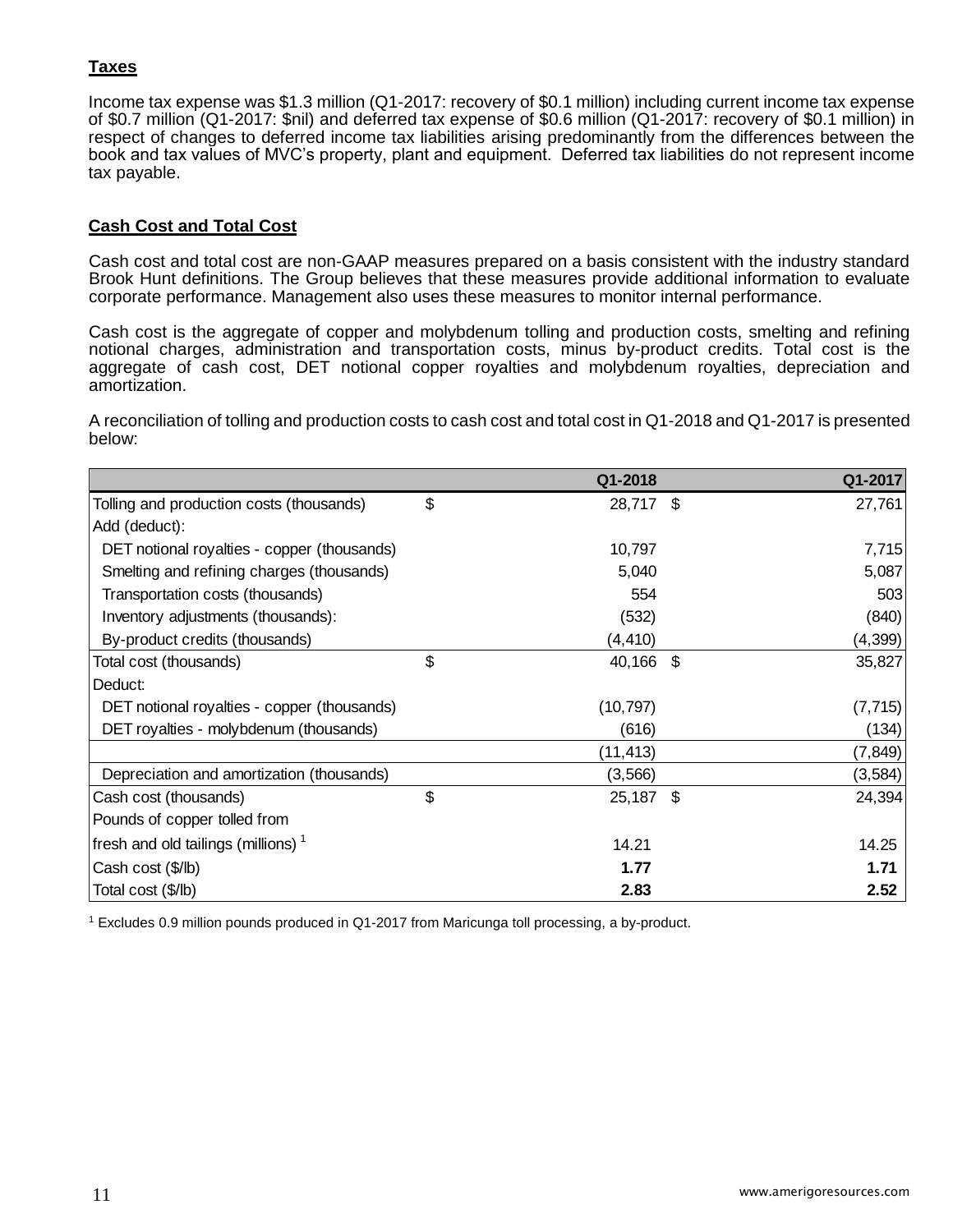The Group's trailing quarterly cash costs (\$/lb of copper produced) were:

|                     | Q1-2018 | Q4-2017 | Q3-2017 | Q2-2017 | Q1-2017 |
|---------------------|---------|---------|---------|---------|---------|
|                     |         |         |         |         |         |
| Power costs         | 0.56    | 0.50    | 0.54    | 0.49    | 0.52    |
| Lime                | 0.16    | 0.15    | 0.15    | 0.14    | 0.14    |
| Grinding media      | 0.13    | 0.11    | 0.10    | 0.11    | 0.12    |
| Other direct costs  | 0.72    | 0.60    | 0.60    | 0.62    | 0.76    |
| By-product credits  | (0.31)  | (0.20)  | (0.17)  | (0.28)  | (0.31)  |
| Smelting & refining | 0.35    | 0.37    | 0.35    | 0.34    | 0.36    |
| Administration      | 0.12    | 0.09    | 0.08    | 0.08    | 0.09    |
| Transportation      | 0.04    | 0.04    | 0.04    | 0.03    | 0.03    |
| Cash Cost           | \$1.77  | \$1.66  | \$1.69  | \$1.53  | \$1.71  |

Cash cost (page 11) was \$1.77/lb (Q1-2017: \$1.71/lb).

Power, MVC's most significant cost, was \$0.1156/kWh in Q1-2018 (Q1-2017: \$0.0999/kWh). Unit power costs increased to \$0.56/lb (Q1-2017: \$0.52/lb) following the introduction by the former Chilean government of a new provisional decree effective 2018 that changed the method used to determine pass-through transmission charges to power consumers. MVC has sought expert advice on this matter and expects to challenge this position with Chile's Controller General in Q2-2018.

Lime costs were \$0.16/lb (Q1-2017: \$0.14/lb) as a result of higher lime supply costs.

Unit grinding media costs were \$0.13/lb (Q1-2017: \$0.12/lb) as a result of higher steel prices.

By-product credits remained at \$0.31/lb, due to higher molybdenum production and stronger molybdenum prices. In Q1-2017 by-product credits still included the Maricunga tolling contract.

Other direct costs were \$0.72/lb (Q1-2017: \$0.76/lb).

The Group's trailing quarterly total costs (\$/lb of copper produced) were:

|                                         | Q1-2018 | Q4-2017 | Q3-2017 | Q2-2017 | Q1-2017 |
|-----------------------------------------|---------|---------|---------|---------|---------|
| Cash cost                               | 1.77    | 1.66    | 1.69    | 1.53    | 1.71    |
| <b>DET</b> notional royalties/royalties | 0.81    | 0.75    | 0.63    | 0.52    | 0.55    |
| Amortization/depreciation               | 0.25    | 0.23    | 0.23    | 0.23    | 0.26    |
| <b>Total Cost</b>                       | \$2.83  | \$2.64  | \$2.55  | \$2.28  | \$2.52  |

Total cost was \$2.83/lb (Q1-2017: \$2.52/lb), mainly due to a \$0.26/lb increase in DET notional royalties (from higher metal prices).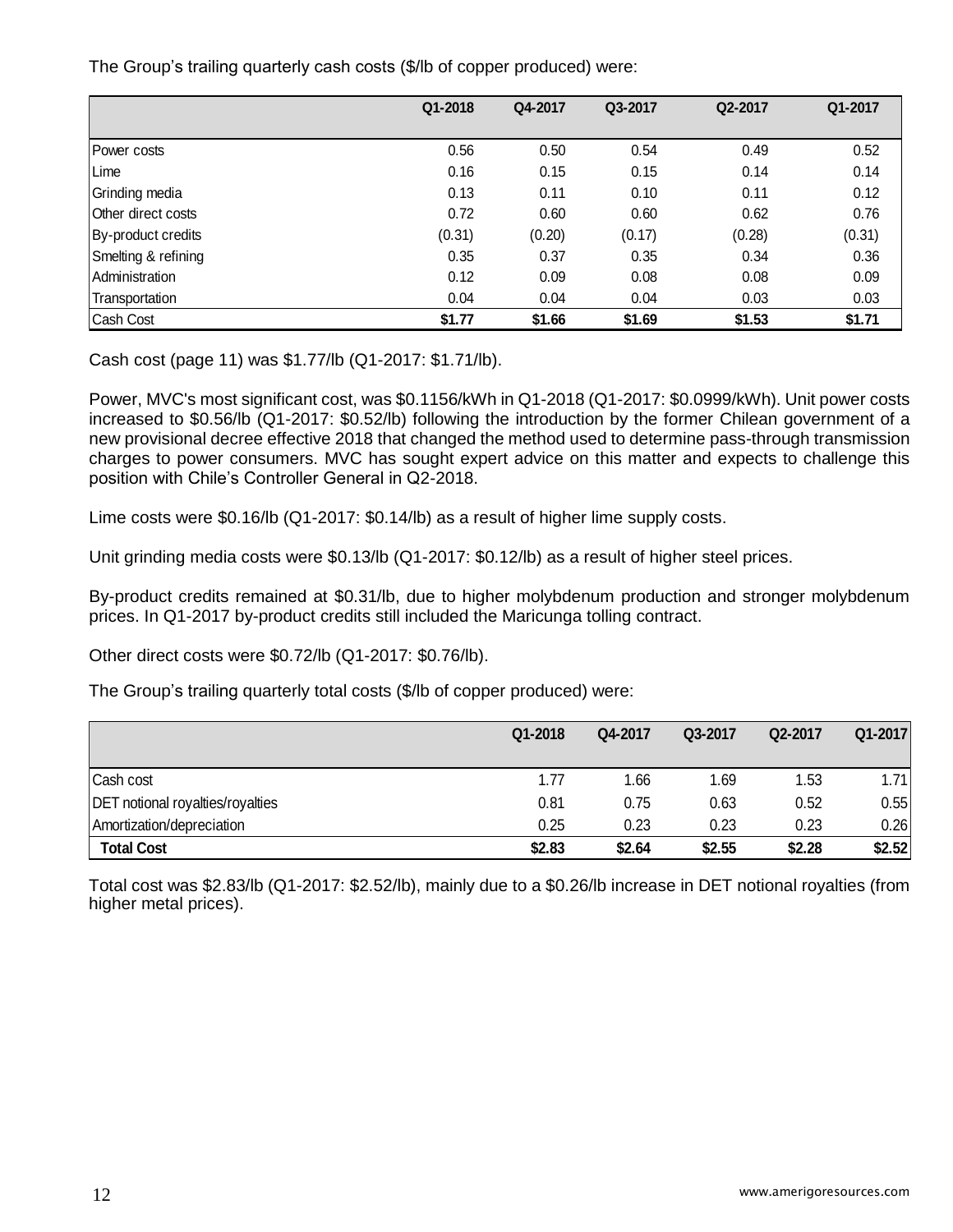### *COMPARATIVE PERIODS*

The Company's quarterly financial statements are reported under IFRS applicable to interim financial reporting. The following tables provide highlights from the Company's financial statements of quarterly results for the past eight quarters.

|                                   | Q1-2018 | Q4-2017 | Q3-2017 | Q2-2017 |
|-----------------------------------|---------|---------|---------|---------|
|                                   |         |         |         |         |
|                                   |         |         |         |         |
| Total revenue (thousands)         | 33,881  | 37,001  | 37,421  | 29,860  |
| Net income (loss) (thousands)     | 1,217   | 3,098   | 7,854   | (1,653) |
| Earnings (loss) per share         | 0.01    | 0.02    | 0.04    | (0.01)  |
| Diluted earnings (loss) per share | 0.01    | 0.02    | 0.04    | (0.01)  |

|                                   | Q1-2017 | Q4-2016 | Q3-2016  | Q2-2016 |
|-----------------------------------|---------|---------|----------|---------|
|                                   |         |         |          |         |
|                                   |         |         |          |         |
| Total revenue (thousands)         | 29,744  | 29,473  | 23,383   | 19,276  |
| Net (loss) income (thousands)     | (1,310) | 2,984   | (2, 545) | (3,613) |
| (Loss) earnings per share         | (0.01)  | 0.02    | (0.01)   | (0.02)  |
| Diluted (loss) earnings per share | (0.01)  | 0.02    | (0.01)   | (0.02)  |

Quarterly revenue variances result mostly from higher or lower copper deliveries (a factor of quarterly production), the Group's realized copper price (a factor of market prices) and settlement adjustments to prior quarter sales. The Group's revenues are highly sensitive to these variables, as summarized below:

|                                         | Q1-2018 | Q4-2017 | Q3-2017 | Q2-2017  | Q1-2017 | Q4-2016 | Q3-2016 | Q2-2016  |
|-----------------------------------------|---------|---------|---------|----------|---------|---------|---------|----------|
| Copper<br>sales/deliveries <sup>1</sup> | 14.52   | 16.28   | 15.25   | 16.20    | 15.18   | 13.42   | 15.60   | 14.51    |
| MVC's<br>copper<br>price $2$            | \$3.09  | \$3.10  | \$3.00  | \$2.59   | \$2.65  | \$2.57  | \$2.14  | \$2.10   |
| Settlement<br>adjustments $3$           | \$0.93  | \$1.19  | \$4.54  | (\$1.19) | \$0.92  | \$4.02  | \$0.43  | (\$0.96) |

<sup>1</sup> Million pounds of copper sold under tolling agreements with DET and Maricunga (2016 and H1-2017).

<sup>2</sup> Copper price per pound, before smelting and refining charges and settlement adjustments to prior quarters' sales.<br><sup>3</sup> Settlement adjustments to prior quarter's sales, expressed in millions of dellars.

Settlement adjustments to prior quarter's sales, expressed in millions of dollars

Q2-2016 and Q3-2016 revenue was positively impacted by stronger copper production from Cauquenes. Q4- 2016 revenue was negatively affected by 16 days of lost production due to a strike at MVC and annual an maintenance shutdown at El Teniente but benefited from higher copper prices, both for quarterly deliveries and in respect of positive price-driven settlement adjustments to Q3-2016 deliveries. Production returned to expected levels in Q1-2017, positively impacting revenue, which also benefitted from stronger copper prices and positive settlement adjustments to prior quarter sales. Q2-2017 revenue was positively impacted by higher volumes of copper tolled, partially offset by lower average copper prices and the effect of negative price-driven settlement adjustments. Q3-2017 was positively impacted by higher copper prices and significant positive settlement adjustments to prior quarter's sales. Q4-2017 and Q1-2018 revenue were positively impacted by strong copper prices.

.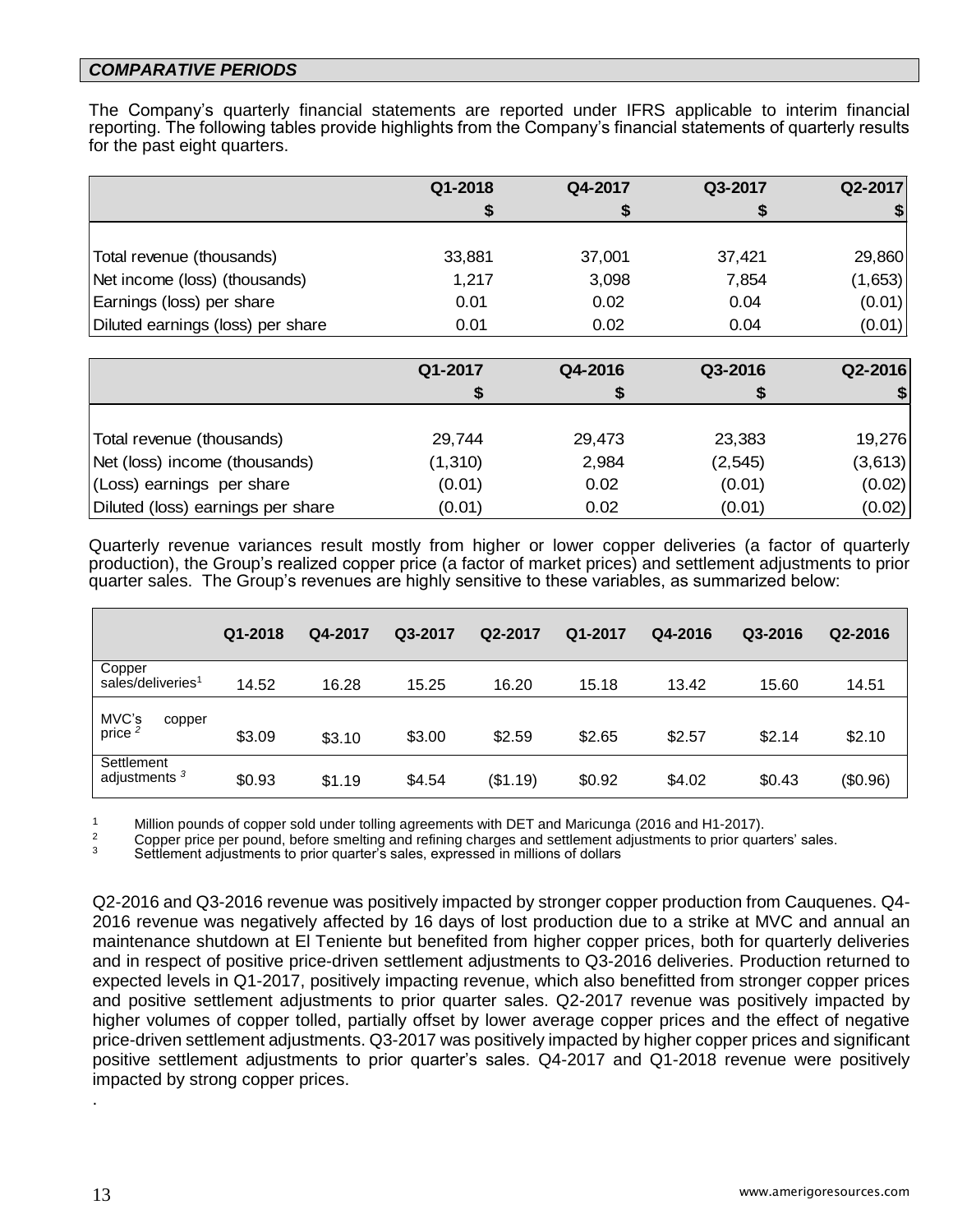In addition to revenue variances, the Group's quarterly results in the most recent eight quarters were also affected by higher or lower cost of sales:

|                                                | Q1-2018 | Q4-2017 | Q3-2017 | Q2-2017 | Q1-2017 | Q4-2016 | Q3-2016 | Q2-2016 |
|------------------------------------------------|---------|---------|---------|---------|---------|---------|---------|---------|
| Tolling<br>and<br>production<br>costs          | \$28.72 | \$28.54 | \$25.52 | \$26.17 | \$27.76 | \$23.61 | \$24.30 | \$22.44 |
| Unit tolling<br>and<br>production<br>$\cosh^2$ | \$1.98  | \$1.75  | \$1.67  | \$1.62  | \$1.83  | \$1.76  | \$1.56  | \$1.55  |

<sup>1</sup> Million of dollars.<br><sup>2</sup> Tolling and produ

<sup>2</sup> Tolling and production costs divided over pounds of copper delivered.

Tolling and production costs are affected by production levels, input costs (particularly power, lime and grinding media costs), copper prices and the depreciation or appreciation of the CLP to the U.S. dollar. In Q2 and Q3-2016 tolling and production cost increased due to a substantial increase in production, which also resulted in lower unit costs. Q4-2016 costs were lower due to 16 days of lost production due to a strike of MVC workers, however lower production resulted in higher unit costs. In Q1-2017 tolling and production costs increased due to higher production levels and unit costs were affected by inventory variations. Q2-2017 costs were lower than in the preceding quarter despite higher production due to MVC's cost containment efforts. Q3-2017 costs were also lower than the prior quarter, due to lower copper production and the termination of the Maricunga tolling contract. Q4-2017 and Q1-2018 costs increased due to higher power, lime and other direct costs.

### *LIQUIDITY and CAPITAL RESOURCES*

#### **Cash Flow from Operations**

The Group generated cash from operations of \$9.4 million (Q1-2017: \$7.4 million).

Excluding the effect of changes in working capital, the Group generated cash of \$5.9 million (Q1-2017: \$4.3 million).

#### **Cash Flow from Financing Activities**

In Q1-2018, the Group received \$5.8 million in debt proceeds net of transaction costs (Q1-2017: \$nil) and made debt repayments of \$3.0 million (Q1-2017: \$nil).

The Company received \$0.1 million in proceeds from various exercises of stock options (Q1-2017: \$0.1 million).

#### **Cash Flow used in Investing Activities**

In Q1-2018, the Group used cash of \$10.3 million for payments of capital expenditures (Q1-2017: \$0.5 million). Capex payments in Q1-2018 included payments of \$6.2 million associated with Phase Two and \$4.1 million in respect of sustaining Capex.

#### **Liquidity and Financial Position**

At March 31, 2018, the Group's cash and cash equivalents were \$29.9 million (December 31, 2017: \$27.5 million), including \$7.3 million in a DSRA described on page 5 (December 31, 2017: \$7.3 million). The Group had a working capital deficiency of \$3.7 million (December 31, 2017: \$4.5 million), caused by the Group's current estimated DET Price Support Facility repayment schedule (to September 2018), which may change depending on MVC's actual cash flows.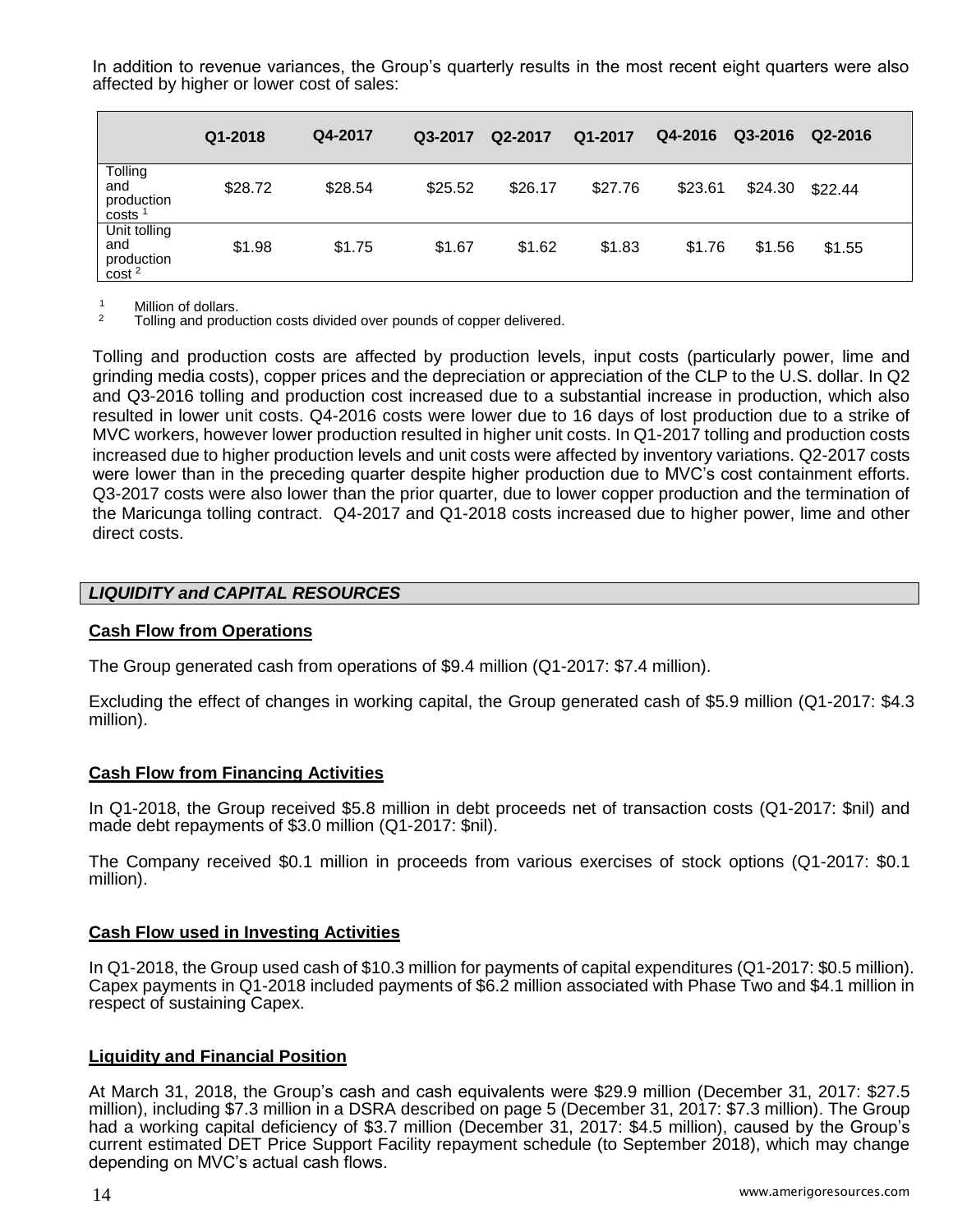The Group does not view its working capital deficiency as a liquidity risk, as it is only required to repay the DET Price Support Facility by December 2019 at a rate of \$1.0 million per month, and the Group anticipates generating sufficient operating cash flow to meet current liabilities as they come due. Working capital deficiencies are not uncommon in companies with short-term debt.

The Group operates in a cyclical industry where cash flow generating capacity correlates closely to market copper prices. From H2-2014 to Q3-2016, the Group's liquidity and financial position were affected by low copper prices. As copper prices started to recover in Q4-2016 (average quarterly LME price of \$2.40/lb) the Group's financial results and cash flow generating capacity have strengthened. Average LME prices were \$2.80/lb in 2017 and \$3.16/lb in Q1-2018.

In 2018, MVC estimates to produce 65.0 to 70.0 million pounds of copper at an annual cash cost (page 11) of \$1.45to \$1.60/lb, following completion of Phase Two in Q3-2018. Under these assumptions, the Group expects to meet its financial obligations as they become due.

At March 31, 2018, the Group had \$30.5 million of undrawn, committed credit facilities (\$17.5 million from the Phase Two expansion loan and \$13.0 million from a shareholders' standby line of credit, both described below). MVC expects to draw the remaining \$17.5 million from the Phase Two expansion loan and continue reducing its debt in 2018. Total borrowings at year end are expected to be \$67.5 million

### **Borrowings**

| Borrowings outstanding (Thousands)                    | March 31, | December 31, |
|-------------------------------------------------------|-----------|--------------|
|                                                       | 2018      | 2017         |
|                                                       | ъ         | \$           |
| Cauquenes Phase One Loan (a)                          | 42,238    | 41,527       |
| Cauquenes Phase Two Loan (a)                          | 17,213    | 11,601       |
|                                                       | 59,451    | 53,128       |
| <b>DET Price Support Facility (b)</b>                 | 6,596     | 9,939        |
|                                                       | 66,047    | 63,067       |
| Comprise of:                                          |           |              |
| Short-term debt and current portion of long-term debt | 18,111    | 20,810       |
| Long-term debt                                        | 47,936    | 42,257       |
|                                                       | 66,047    | 63,067       |

a) On March 25, 2015, MVC closed a bank syndicate financing with Banco Bilbao Vizcaya Argentaria ("BBVA") and Export Development Canada ("EDC") for a loan facility (the "Cauquenes Phase One Loan") of \$64.4 million for phase one of the Cauquenes expansion. Loan terms include interest synthetically fixed through an IRS, accounted for at fair value through profit or loss ("FVTPL"), at a rate of 5.56% per annum for 75% of the facility. The remaining 25% of the facility is subject to a variable rate based on the US Libor 6-month rate, which at March 31, 2018 was 5.34% per annum. Interest is paid semi-annually on June and December 30. MVC incurred due diligence, bank fees and legal costs of \$2.4 million, recognized as transaction costs that are being amortized over the loan's term using the effective interest rate method. The Cauquenes Phase One Loan has a maximum repayment term of 6 years consisting of 12 equal semi-annual principal payments of \$5.4 million, commencing on June 30, 2016. The repayment term may be shortened without penalty in accordance with the loan provisions. The balance of the Cauquenes Phase One Loan (net of transaction costs) at March 31, 2018 was \$42.2 million (December 31, 2017: \$41.5 million). The IRS on the Phase One Loan has a term to December 27, 2018.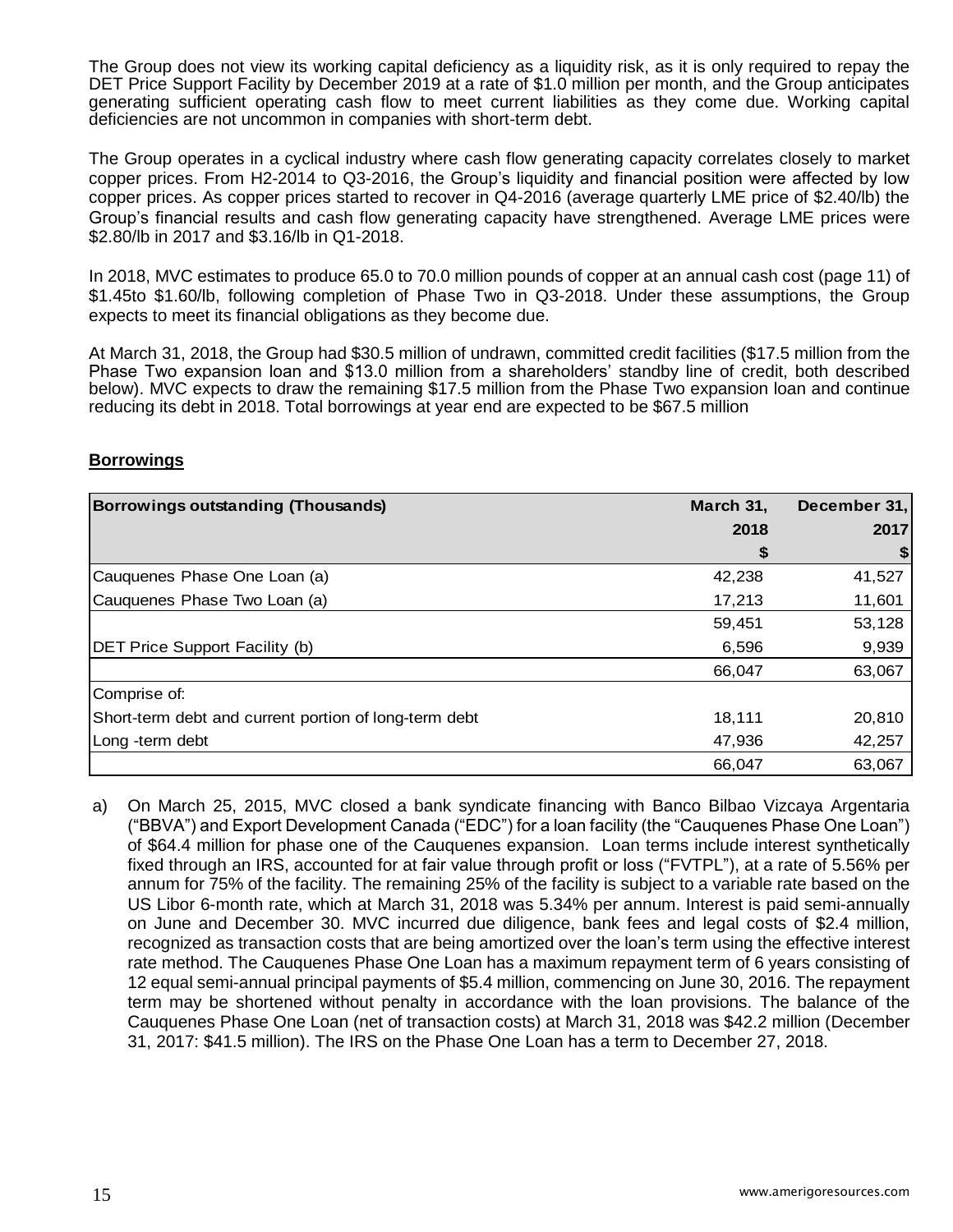On August 3, 2017, MVC closed a second financing tranche with BBVA and EDC for a facility (the "Cauquenes Phase Two Loan") of up to \$35.3 million for the second phase of the Cauquenes expansion. Loan terms include interest synthetically fixed through an IRS, accounted for at FVTPL, at a rate of 6.02% per annum for 75% of the facility. The remaining 25% of the facility is subject to a variable rate based on the US Libor 6-month rate, which at March 31, 2018 was 5.34% per annum. Interest is paid semi-annually on June and December 30. MVC incurred due diligence, bank fees and legal costs of \$1.3 million, recognized as transaction costs that are being amortized over the loan's term using the effective interest rate method. The Cauquenes Phase Two Loan has a maximum repayment term of 3 years consisting of 6 equal semi-annual principal payments to commence on June 30, 2019. The repayment term may be shortened without penalty in accordance with the loan provisions. The balance of the Cauquenes Phase Two Loan (net of transaction costs) at March 31, 208 was \$17.2 million (December 31, 2017: \$11.6). On March 31, 2018, the fair value of the second IRS was determined to be \$0.2 million (December 31, 2017: liability of \$0.2 million). The IRS on the Phase Two Loan has a term to January 3, 2022.

MVC has provided security for the Cauquenes Phase One and Phase Two loans in the form of a charge on all of MVC's assets.

Original loan terms and provisions required MVC to be in compliance with bank covenants (current ratio, tangible net worth and debt service coverage ratio) measured semi-annually on June 30 and December 31. Certain covenants were amended on closing of the second financing tranche, including modifications to the tangible net worth requirements starting on December 31, 2017 and non-measurement of the current ratio on December 31, 2017; June 30, 2018; December 31, 2018 and June 30, 2019. At December 31, 2017, MVC met the debt service coverage ratio (requirement of 1.2) and the tangible net worth ratio (requirement of \$110.0 million).

MVC has a DSRA described in page 5.

- b) MVC has a Price Support Facility with DET described under **Agreements with Codelco's DET.**
- c) The Company has a \$13.0 million standby line of credit (the "Line of Credit") from three Company shareholders which is available through to the later of December 31, 2018 and the date of commencement of commercial production of Phase Two, provided such date occurs no later than March 31, 2019. Amounts drawn from the Line of Credit, if any, are subject to a drawdown fee equivalent to 1.5% of drawn funds and interest at a rate of 1.5% per month, payable semi-annually in arrears. Principal is payable in the amounts and at such times as permitted under the terms and conditions of the Cauquenes Phase One and Phase Two loans. All obligations arising from the Line of Credit are to be paid in full on or before the date that is the earlier of December 31, 2019 and the 1-year anniversary of the date in which MVC has paid in full all amounts due and owing under the Cauquenes Phase One and Phase Two loans. No security was provided in connection with this facility. At March 31, 2018, no funds had been drawn from the Line of Credit. In 2018, the Company incurred an annual commitment fee of \$0.2 million in respect of the Line of Credit, settled with the issuance of 265,119 Company shares (2017: \$0.2 million, settled with 403,577 Company shares).

### *AGREEMENTS WITH CODELCO'S EL TENIENTE DIVISION*

In 1991, MVC entered into a contract with DET to process the fresh tailings from El Teniente for a term to 2021 (the "Fresh Tailings Contract"). In 2009, MVC and DET entered into an agreement to process the tailings from Colihues, one of DET's historic tailings deposits (the "Colihues Contract"). In 2014, MVC and DET entered into a contract (the "Master Agreement") for the purchase by MVC of the rights to process tailings from an additional historic tailings deposit, Cauquenes, for a term to the earlier of its depletion or 2033 and extending the Fresh Tailings Contract from 2021 to 2037 and the Colihues Contract to the earlier of its depletion or 2037.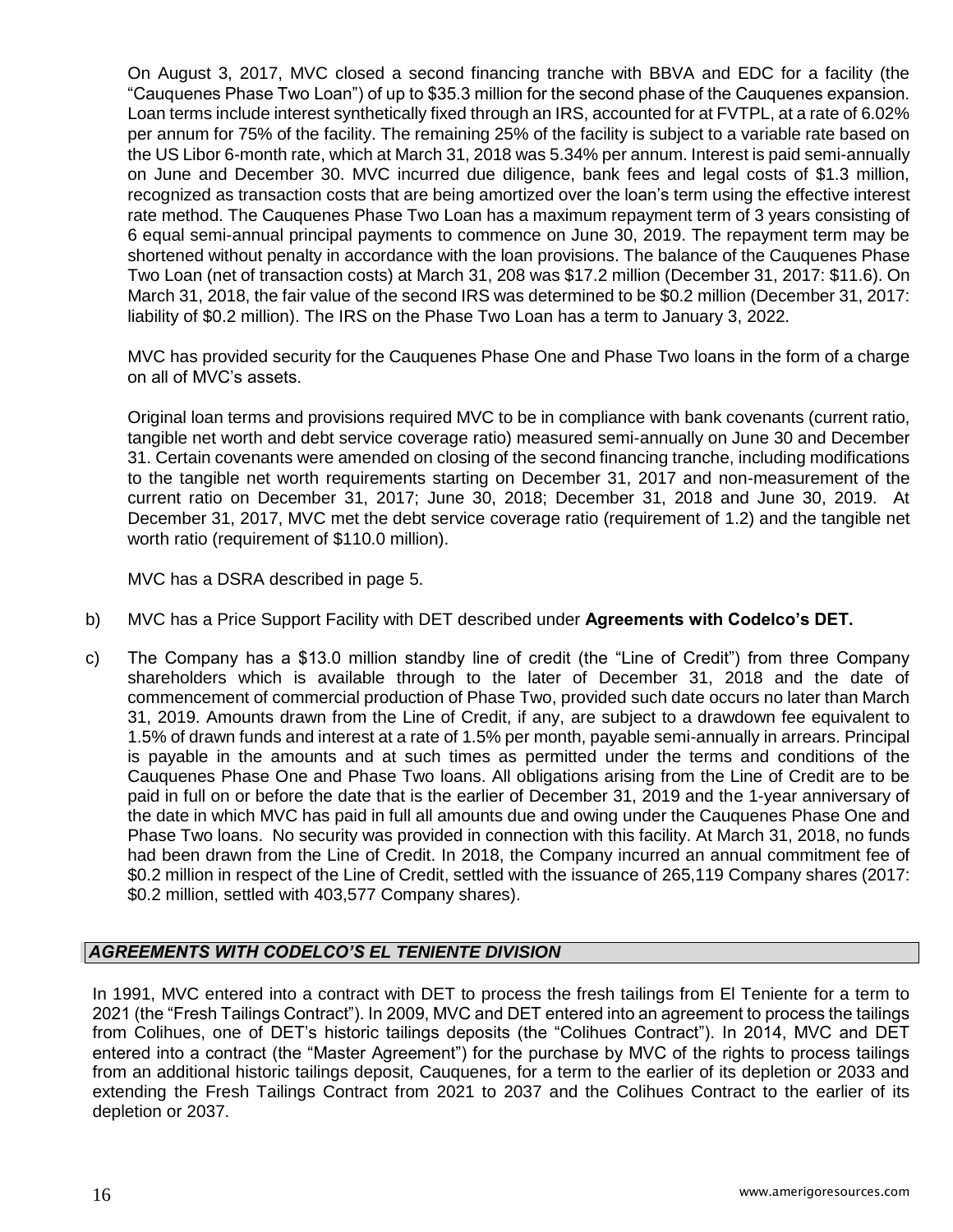Until December 31, 2014, royalties were payable to DET in respect of copper concentrates produced by MVC. DET royalties were calculated using the average LME copper price for the month of concentrates production and were recorded as components of production costs.

In 2015, MVC and DET entered into a modification to the Master Agreement which changed the legal relationship between the parties for the period 2015 to 2022. During this period, production of copper concentrates by MVC has and will be conducted under a tolling agreement with DET. Title to the copper concentrates produced by MVC is retained by DET and MVC earns tolling revenue, calculated as the gross value of copper produced at applicable market prices, net of notional items (DET copper royalties, smelting and refining charges and transportation costs).

Notional royalties for copper concentrates produced from fresh tailings are determined through a sliding scale formula tied to copper prices ranging from \$1.95/lb (13.5%) to \$4.80/lb (28.4%).

Notional royalties for copper concentrates produced from Cauquenes historic tailings are determined through a sliding scale for copper prices ranging from \$1.95/lb (16%) to \$5.50/lb (39%).

MVC pays a sliding scale global molybdenum royalty for molybdenum prices between \$6.00/lb (3%) and \$40.00/lb (19.7%).

The Master Agreement contains provisions requiring the parties to meet and review cost and notional royalty/royalty structures in the event monthly average prices fall below certain ranges and projections indicate the permanence of such prices over time. The review of all notional royalty/royalty structures is to be carried out in a manner that gives priority to the Master Agreement's viability and maintains the equilibrium of the benefits between the parties.

The Master Agreement also contains three early exit options exercisable by DET within 2021 and every three years thereafter only in the event of changes unforeseen as of the date of the Master Agreement. The Company has currently judged the probabilities of DET exercising any of these early exit options as remote.

In 2015, DET provided to MVC a copper price support facility of \$17.0 million (the "DET Price Support Facility") which bears interest at a rate of 0.6% per month and is subordinate to MVC's bank financing. The DET Price Support Facility is scheduled to be repaid in the period from January 1, 2017 to December 31, 2019 at a rate of \$1.0 million per month, provided this repayment schedule does not preclude MVC from making the semiannual principal debt repayments described in **Borrowings (a).** In Q1-2018 MVC repaid \$3.0 million towards the DET Price Support Facility (Q1-2017: \$nil), and MVC currently anticipates the DET Price Support Facility may be fully repaid before its contractual maturity. MVC may repay the DET Price Support Facility in advance and without penalty. The loan's balance at March 31, 2018 was \$6.6 million (December 31, 2017: \$9.9 million), including \$0.6 million in accrued interest (December 31, 2017: \$0.9 million), shown as a current liability in the Company's statement of financial position.

At March 31, 2018, the accrual for DET notional copper royalties and DET molybdenum royalties, was \$11.5 million (December 31, 2017: \$12.0 million).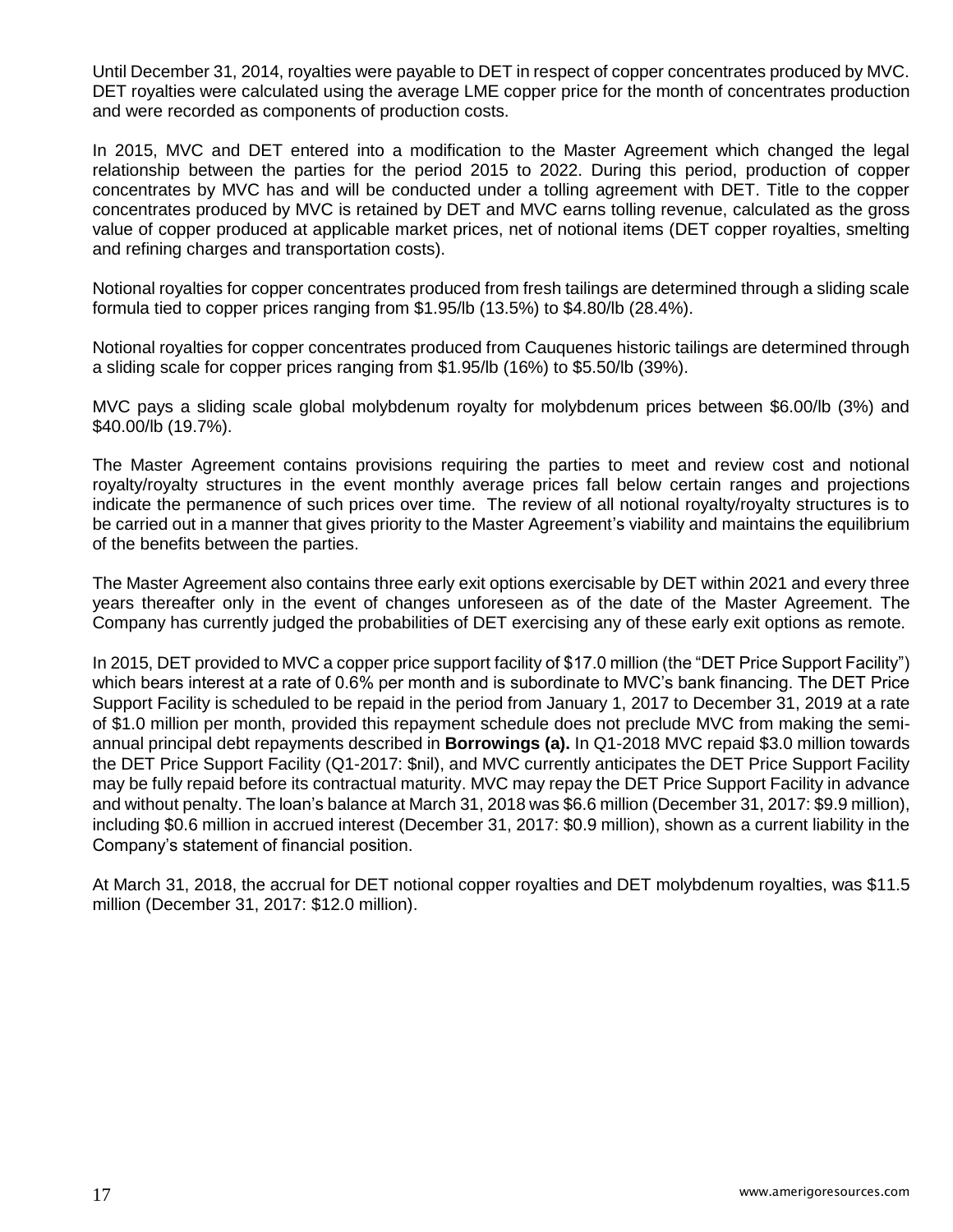#### *CAUQUENES EXPANSION*

MVC is undertaking a significant expansion to extract and process the higher grade Cauquenes tailings. The expansion has two phases. Phase One was completed in December 2015 on time and under budget, enabling MVC to extract Cauquenes tailings for processing in MVC's processing plant. The Phase One Capex budget was \$71.1 million and actual Capex was \$66.6 million. Phase One enabled MVC to reach production of 56.8 million pounds of copper in 2016 and 62.5 million pounds copper in 2017.

Phase Two, currently under construction, is advancing according to program and within budget. Flotation cells have been delivered to site and mechanical installation has commenced. Delivery of the Phase Two regrind mill from the manufacturer in China is behind schedule but MVC will install the mill in parallel with other final project works in order not to impact Phase Two commissioning and production tests.

Phase Two will improve flotation recovery efficiency and expand MVC's facilities to an output of 85.0 to 90.0 million pounds of copper per year. Phase Two has a Capex of \$35.3 million including all contingencies and is on track for completion in Q3-2018 with full production in Q4-2018. At March 31, 2018, the project was 51% complete.

MVC's molybdenum plant currently has a processing capacity of 330 tonnes per day which will need to be expanded by 35% to 450 tonnes per day once Phase Two is operational, for MVC to continue extracting all the molybdenum that will be available because of expected future copper production. The molybdenum plant capacity expansion has a Capex of \$7.9 million which will be undertaken by way of a seven-year build, lease and operating contract, with Capex payable over seven years, or earlier at the discretion of MVC based on available cash flow.

#### *OTHER MD&A REQUIREMENTS*

#### **Transactions with Related Parties**

a) Derivative

The Company holds its interest in MVC through Amerigo International Holdings Corp. ("Amerigo International"), wholly-owned by the Company except for certain outstanding Class A shares which are owned indirectly by the Company's founders (including the Company's current Executive Chairman). The Class A shares were issued in 2003 as part of a tax-efficient structure for payments granted as consideration to the founders transferring to the Company their option to purchase MVC.

The Class A shareholders are not entitled to any participation in the profits of Amerigo International, except for monthly payments, calculated as follows:

- \$0.01 for each pound of copper equivalent produced from DET tailings by MVC or any successor entity to MVC if the price of copper is under \$0.80/lb, or
- \$0.015 for each pound of copper equivalent produced from DET tailings by MVC or any successor entity to MVC if the price of copper is \$0.80/lb or more.

Under IFRS, the payments constitute a derivative financial instrument which needs to be measured at fair value at each reporting date. Changes in fair value are recorded in profit for the period.

The derivative expense includes the actual monthly payments described above and changes in the derivative's fair value. In Q1-2018, \$0.2 million was paid or accrued to the Class A shareholders (Q1- 2017: \$0.2 million) and the derivative's fair value increased \$0.2 million (Q1-2017: \$0.9 million), for a total derivative expense of \$0.4 million (Q1-2017: \$1.1 million).

In Q1-2017 the increase in the derivative's fair value was caused by the estimated increase in future production at MVC resulting from the Cauquenes Phase Two expansion currently underway.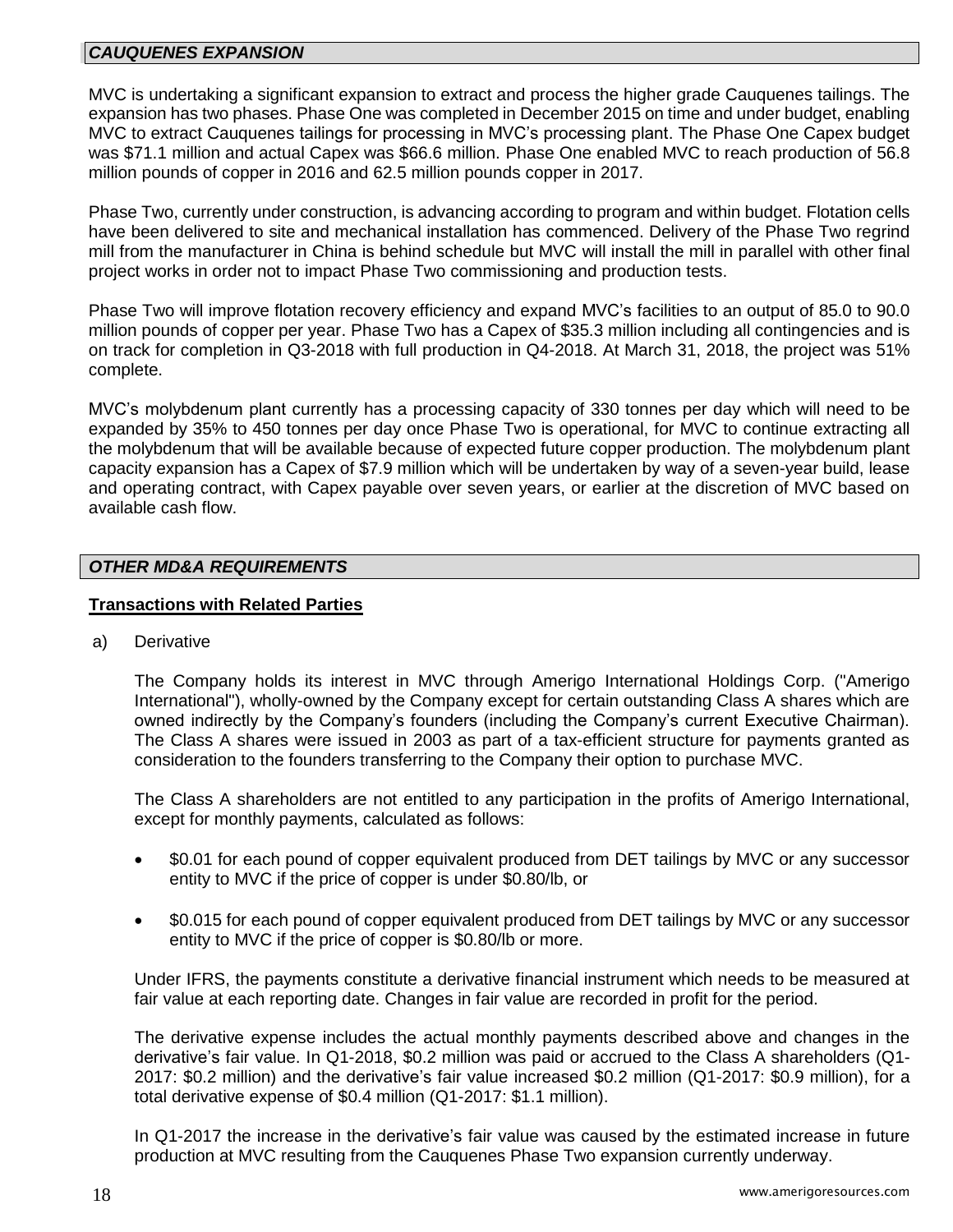At March 31, 2018, the derivative totalled \$12.4 million (December 31, 2017: \$12.2 million), with a current portion of \$1.0 million (December 31, 2017: \$1.2 million) and a long-term portion of \$11.4 million (December 31, 2017: \$11.0 million). Actual monthly payments outstanding at March 31, 2018 and December 31, 2017 were \$0.1 million).

#### . b) Directors' fees and remuneration to officers

In Q1-2018, the Group paid or accrued \$0.3 million in salaries and fees to companies associated with certain Company directors and officers (Q1-2017: \$0.2 million).

Management fees are paid to the below noted companies owned by executive officers, as follows:

- Zeitler Holdings Corp. Controlled by Dr. Klaus Zeitler, the Company's Executive Chairman
- Delphis Financial Strategies Inc. Controlled by Aurora Davidson, the Company's Executive Vice President and Chief Financial Officer

In the same period, the Company paid or accrued \$0.1 million in directors' fees to independent directors (Q1-2017: \$0.1 million). In the Company's consolidated financial statements directors' fees and remuneration to officers are categorized as salaries, management and professional fees. These transactions were in the ordinary course of business and measured at the exchange amounts agreed to by the parties.

In each of Q1-2018 and Q1-2017, 2,950,000 options were granted to Company directors and officers.

c) As of March 31, 2018, a Company officer acted as an officer and a Company director acted as a director and Chairman of Los Andes Copper Ltd., a Company investee.

#### **Critical Accounting Estimates and Judgements**

The preparation of interim financial statements requires management to make judgements, estimates and assumptions that affect the application of accounting policies and the reported amounts of assets and liabilities, income and expenses. Actual results may differ from these estimates.

The significant judgements made by management in applying the Company's accounting policies and the key sources of estimation uncertainty were the same as those that applied to the consolidated financial statements as at and for the year ended December 31, 2017.

#### **Disclosure Controls and Procedures**

The Company's disclosure controls and procedures are designed to provide reasonable assurance that all relevant information is communicated to senior management and to allow timely decisions regarding required disclosure.

The Company has a formal corporate disclosure policy in place which includes the setting up of a Disclosure Policy Committee currently consisting of the members of the Company's Board of Directors, Rob Henderson, the Company's President and CEO and Aurora Davidson, the Company's Executive Vice President and CFO.

Management is reasonably confident that material information relating to the Company, including its consolidated subsidiaries, is being made known to senior management in a timely manner, and that the Company's disclosure controls and procedures are effective not only with respect to the Company's annual filing requirements but on an ongoing basis as of the end of the period covered by this report.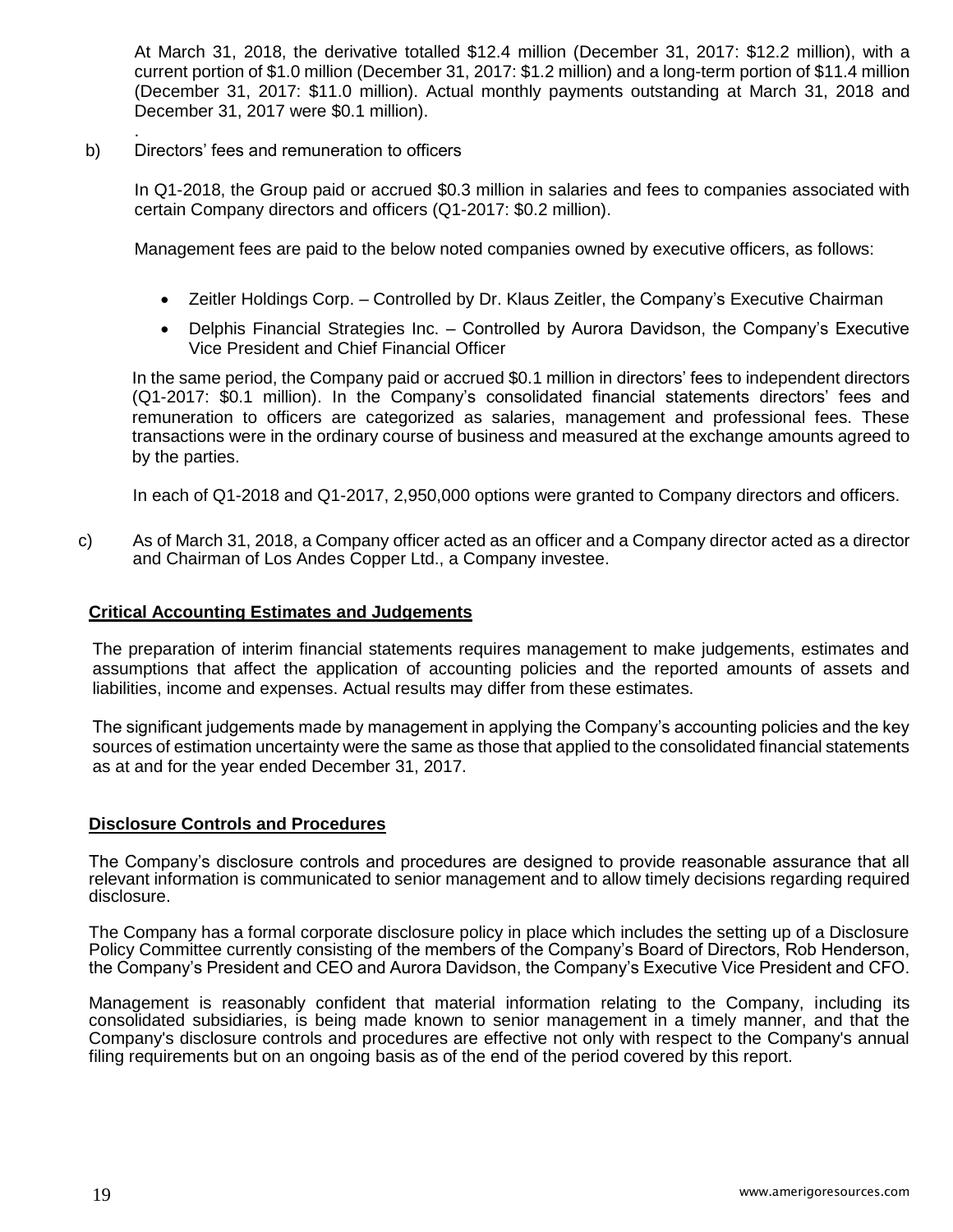## **Internal Controls over Financial Reporting ("ICFR")**

ICFR is a process designed to provide reasonable assurance regarding the reliability of financial reporting and the preparation of financial statements for external purposes in accordance with IFRS.

The Company's ICFR includes policies and procedures that pertain to the maintenance of records that accurately and fairly reflect the additions to and dispositions of Group assets; provide reasonable assurance that transactions are recorded as necessary to permit preparation of financial statements in accordance with IFRS and the Company's receipts and expenditures are made only in accordance with authorization of management and the Company's directors; and provide reasonable assurance regarding prevention or timely detection of unauthorized acquisition, use or disposition of Group assets that could have a material effect on the annual or interim financial statements.

Any system of internal controls over financial reporting, no matter how well designed, has inherent limitations. Therefore, even those systems determined to be effective can provide only reasonable assurance with respect to financial statement preparation and presentation.

There were no changes during the quarter ended March 31, 2018 that have materially affected, or are reasonably likely to affect, the Company's ICFR

### **Commitments**

- a) MVC has a long-term power supply agreement to supply 100% of MVC's power requirements for the period from January 1, 2018 to December 31, 2032. The agreement establishes minimum stand-by charges based on peak hour power supply calculations, currently estimated to range from \$1.4 to \$1.8 million per month.
- a. At March 31, 2018, MVC had commitments of \$13.0 million in respect of purchase orders for the Cauquenes Phase Two expansion and had entered into a letter of intent for the construction and financing of the \$7.9 million molybdenum plant expansion.
- c) The Company entered into an agreement for the lease of office premises in Vancouver for a 5-year period which commenced on December 1, 2016. The Company's remaining rent commitments during the term of the lease are expected to be approximately \$0.5 million.
- d) The Master Agreement with DET has a Closure Plan clause requiring MVC and DET to work jointly to assess the revision of the closure plan for Cauquenes and compare it to the current plan in the possession of DET. In the case of any variation in the interests of DET due to MVC's activities extracting and processing tailings contained in Cauquenes, the parties will jointly evaluate the form of implementation and financing of or compensation for such variation. Until such time as the estimation of the new closure plan is available and the parties agree on the terms of compensation resulting from the revised plan, it is the Company's view there is no obligation to record a provision because the amount, if any, is not possible to determine.

### **Other**

As of May 7, 2018, Amerigo has outstanding 177,200,754 common shares and 13,450,000 options (exercisable at prices ranging from Cdn\$0.14 to Cdn\$1.06 per share).

Additional information, including the Company's most recent Annual Information Form, is available on SEDAR at [www.sedar.com.](http://www.sedar.com/)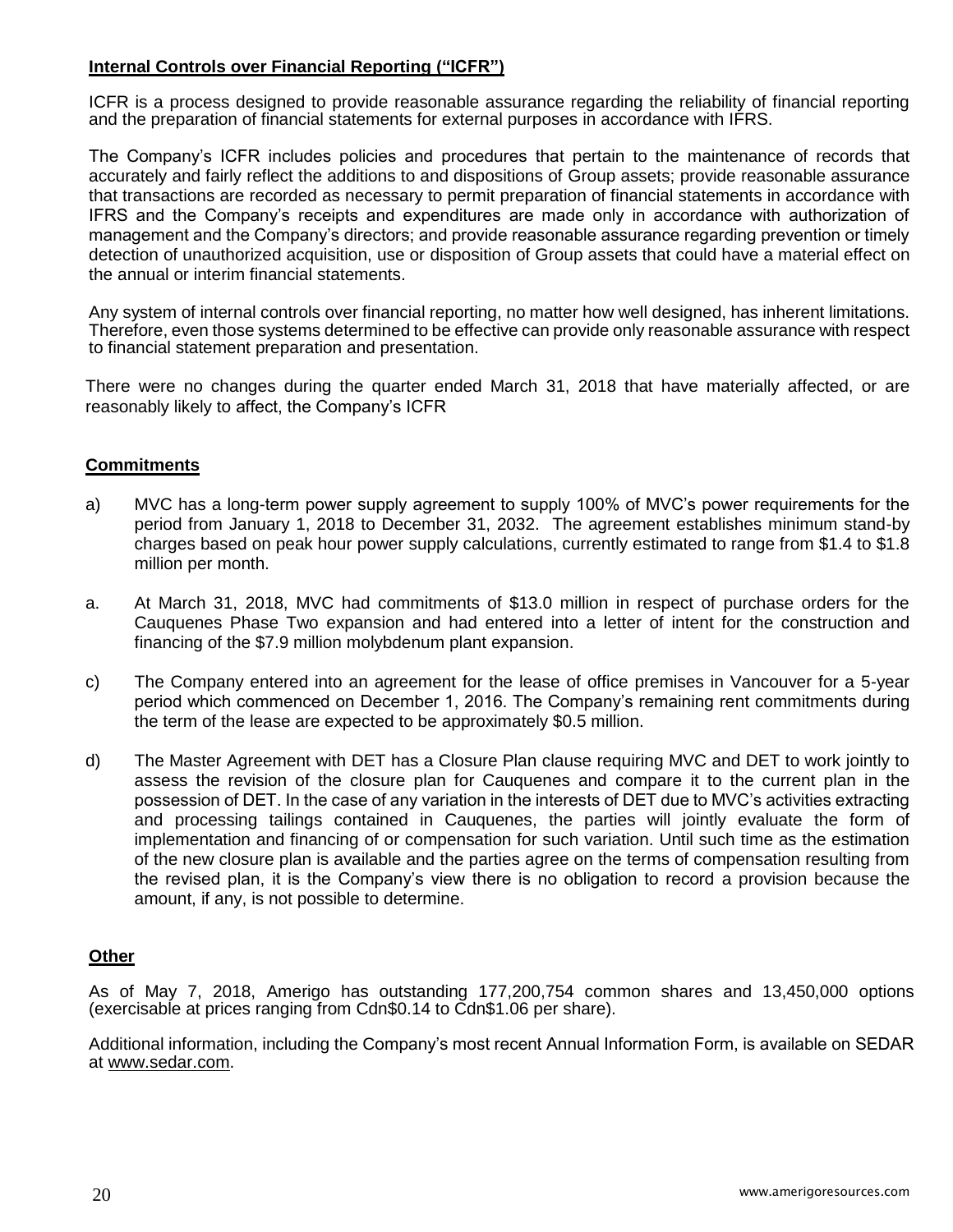# **Cautionary Statement on Forward Looking Information**

This MD&A contains certain forward-looking information and statements as defined in applicable securities laws (collectively referred to as "forward-looking statements"). These statements relate to future events or the Company's future performance. All statements other than statements of historical fact are forward-looking statements. The use of any of the words "anticipate", "plan", "continue", "estimate", "expect", "may", "will", "project", "predict", "potential", "should", "believe" and similar expressions is intended to identify forwardlooking statements. Although the Company believes that these assumptions were reasonable when made, because these assumptions are inherently subject to significant uncertainties and contingencies which are difficult or impossible to predict and are beyond the Company's control, the Company cannot assure that it will achieve or accomplish the expectations, beliefs or projections described in the forward-looking statements. These forward-looking statements involve known and unknown risks, uncertainties and other factors that may cause actual results or events to differ materially from those anticipated in such statements. These forwardlooking statements speak only as of the date of this MD&A. These forward-looking statements include but are not limited to, statements concerning:

- a forecasted increase in production and a reduction in operating costs;
- our strategies and objectives;
- the expected improvement of flotation recovery efficiency from the Phase Two expansion;
- our estimates of the availability, quantity and grade of tailings (including, but not limited to, the estimated higher grades from the Cauquenes deposit), and the quality of our mine plan estimates;
- prices and price volatility for copper and other commodities and of materials we use in our operations;
- the demand for and supply of copper and other commodities and materials that we produce, sell and use;
- sensitivity of our financial results and share price to changes in commodity prices;
- our financial resources and our expected ability to meet our obligations for the next 12 months;
- interest and other expenses;
- domestic and foreign laws affecting our operations;
- our tax position and the tax rates applicable to us;
- the timing and costs of construction and tolling/production of, and the issuance and maintenance of the necessary permits and other authorizations required for, our expansion projects, including the expansion for the Cauquenes deposit and the timing of ramp-up to full production from Cauquenes;
- our ability to procure or have access to financing and to comply with our loan covenants;
- the probability of DET exercising any of its early exit options under the Master Agreement;
- the anticipated repayment of the DET Price Support Facility in full before its contractual maturity of December 31, 2019;
- the production capacity of our operations, our planned production levels and future production;
- potential impact of production and transportation disruptions;
- hazards inherent in the mining industry causing personal injury or loss of life, severe damage to or destruction of property and equipment, pollution or environmental damage, claims by third parties and suspension of operations
- our planned Capex (including our plan to upgrade our existing plant and operations) including the timing and cost of completion of our capital projects;
- estimates of asset retirement obligations and other costs related to environmental protection;
- our future capital and production costs, including the costs and potential impact of complying with existing and proposed environmental laws and regulations in the operation and closure of our operations;
- repudiation, nullification, modification or renegotiation of contracts;
- our financial and operating objectives;
- our environmental, health and safety initiatives;
- the outcome of legal proceedings and other disputes in which we may be involved;
- the outcome of negotiations concerning metal sales, treatment charges and royalties;
- disruptions to the Group's information technology systems, including those related to cybersecurity;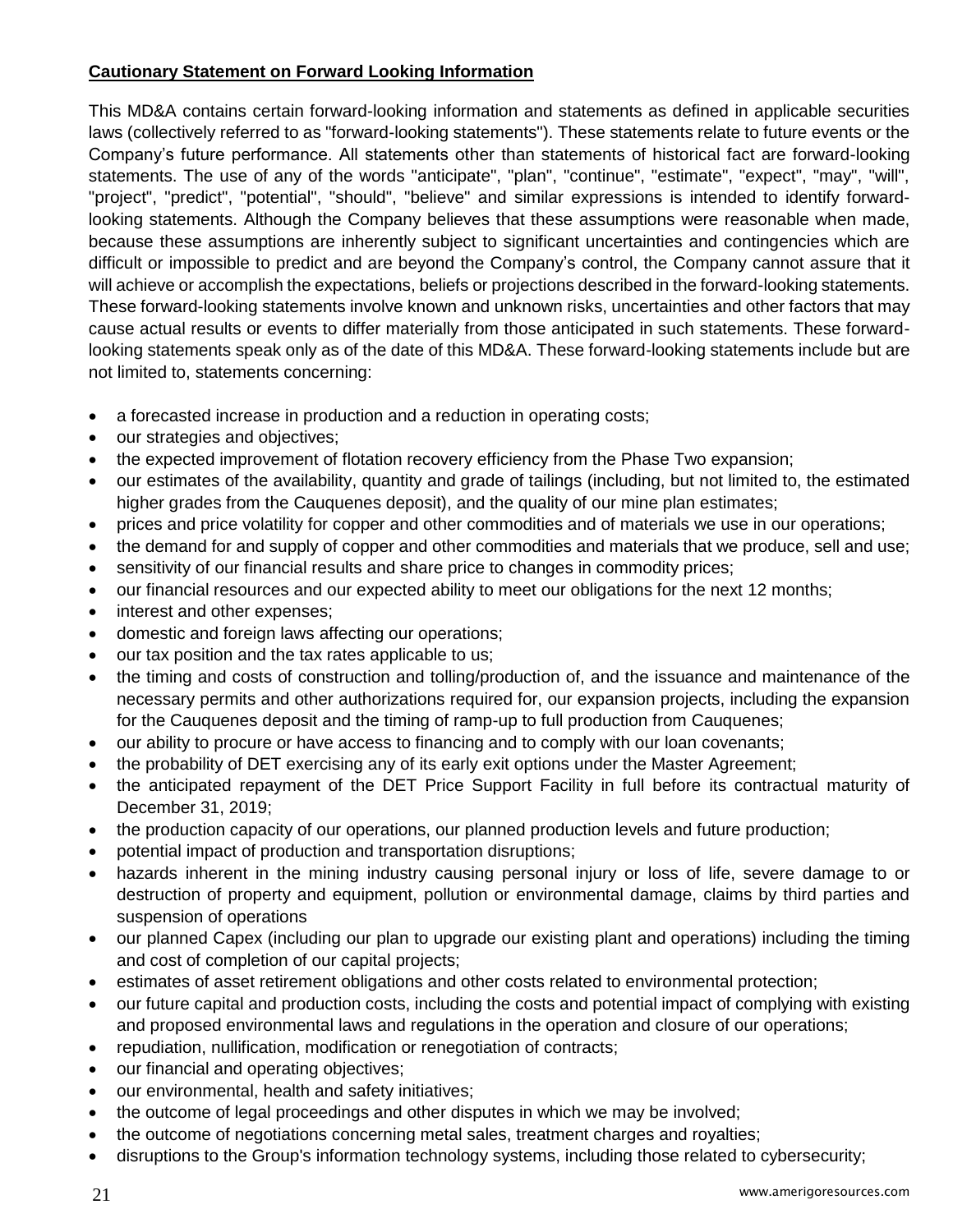- our dividend policy; and
- general business and economic conditions.

Inherent in forward-looking statements are risks and uncertainties beyond our ability to predict or control, including risks that may affect our operating or capital plans; risks generally encountered in the permitting and development of mineral projects such as unusual or unexpected geological formations, negotiations with government and other third parties, unanticipated metallurgical difficulties, delays associated with permits, approvals and permit appeals, ground control problems, adverse weather conditions, process upsets and equipment malfunctions; risks associated with labour disturbances and availability of skilled labour and management; fluctuations in the market prices of our principal commodities, which are cyclical and subject to substantial price fluctuations; risks created through competition for mining projects and properties; risks associated with lack of access to markets; risks associated with availability of and our ability to obtain both tailings from DET's current production and historic tailings from tailings deposit; risks with respect to completion of Phase Two of the Cauquenes expansion, the ability of the Group to draw down funds from the Standby Line of Credit; the availability of and ability of the Group to obtain adequate funding on reasonable terms for expansions and acquisitions; mine plan estimates; risks posed by fluctuations in exchange rates and interest rates, as well as general economic conditions; risks associated with environmental compliance and changes in environmental legislation and regulation; risks associated with our dependence on third parties for the provision of critical services; risks associated with non-performance by contractual counterparties; title risks; social and political risks associated with operations in foreign countries; risks of changes in laws affecting our operations or their interpretation, including foreign exchange controls; and risks associated with tax reassessments and legal proceedings. Many of these risks and uncertainties apply not only to the Group and its operations, but also to Codelco and its operations. Codelco's ongoing mining operations provide a significant portion of the materials the Group processes and its resulting metals production, therefore these risks and uncertainties may also affect their operations and in turn have a material effect on the Group.

Actual results and developments are likely to differ, and may differ materially, from those expressed or implied by the forward-looking statements contained in this MD&A. Such statements are based on a number of assumptions which may prove to be incorrect, including, but not limited to, assumptions about:

- general business and economic conditions;
- interest rates;
- changes in commodity and power prices;
- acts of foreign governments and the outcome of legal proceedings;
- the supply and demand for, deliveries of, and the level and volatility of prices of copper and other commodities and products used in our operations;
- the ongoing supply of material for processing from Codelco's current mining operations;
- the ability of the Group to profitably extract and process material from the Cauquenes tailings deposit;
- the timing of the receipt of and retention of permits and other regulatory and governmental approvals;
- the availability of and ability of the Group to obtain adequate funding on reasonable terms for expansions and acquisitions;
- the ability of the Group to draw down funds from bank facilities and the Standby Line of Credit;
- our costs of production and our production and productivity levels, as well as those of our competitors;
- changes in credit market conditions and conditions in financial markets generally;
- our ability to procure equipment and operating supplies in sufficient quantities and on a timely basis;
- the availability of qualified employees and contractors for our operations;
- our ability to attract and retain skilled staff;
- the satisfactory negotiation of collective agreements with unionized employees;
- the impact of changes in foreign exchange rates and capital repatriation on our costs and results;
- engineering and construction timetables and capital costs for our expansion projects;
- costs of closure of various operations;
- market competition;